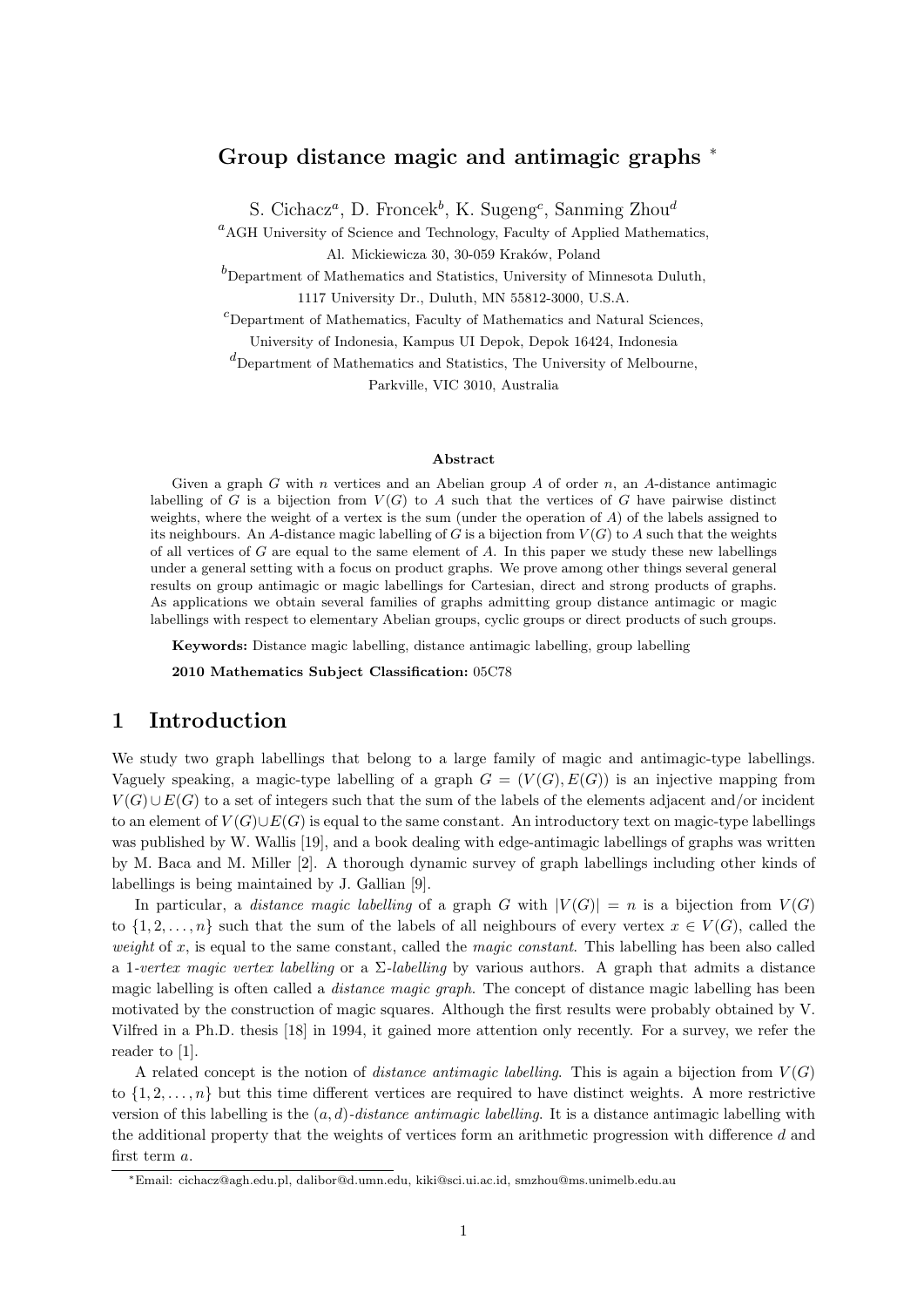In [8] the second author introduced the concept of group distance magic labelling in the case when the group involved is cyclic. In the present paper we deal with the general case when the group involved is Abelian. Given a graph G with n vertices and an Abelian group A of order n, an A-distance magic labelling of G is defined to be a bijection f from  $V(G)$  to A such that the weight of every vertex  $x \in V(G)$ is equal to the same element of  $A$ , called the *magic constant* of  $G$  with respect to  $f$ . Here the weight of x under f is defined as

$$
w_f(x) = \sum_{y \in N_G(x)} f(y)
$$

with the understanding that the addition is performed in the group A, and  $N_G(x)$  is the (open) neighbourhood of x in G. We usually write  $w(x)$  in place of  $w_f(x)$  and  $N(x)$  instead of  $N_G(x)$  if there is no risk of confusion. Obviously, every graph with n vertices and a distance magic labelling  $[19]$  also admits a  $\mathbb{Z}_n$ -distance magic labelling. However, the converse is not necessarily true.

Besides group distance magic labelling, we will also study group distance antimagic labelling in this paper. With G and A above, an A-distance antimagic labelling of G is a bijection f from  $V(G)$  to A such that the weights of all vertices of  $G$  are pairwise distinct. Since  $G$  and  $A$  have the same cardinality, this is to say that every element of  $A$  occurs as the weight of precisely one vertex of  $G$ .

The main results in this paper are as follows. In Section 2 we give a necessary condition for a graph with an even number of vertices to be distance antimagic with respect to an Abelian group with a unique involution (Theorem 2.2). We then give sufficient conditions for a Cayley graph on an Abelian group to be distance antimagic or magic with respect to the same group (Theorem 2.5), and discuss the consequences of these results to Cayley graphs on elementary Abelian groups.

In Section 3 we study group distance antimagic and magic labellings of Cartesian products of graphs. Among other things we prove two general results, Theorems 3.4 and 3.12, which provide machineries for constructing new group distance antimagic or magic graphs. These can be applied to many special cases, and we illustrate this by a few corollaries with a focus on hypercubes, Hamming graphs and Cartesian products of cycles.

In Section 4 we prove a general result (Theorem 4.1) that can be used to construct group distance antimagic graphs by means of direct products of graphs. We then give a few families of such graphs in four corollaries.

In Section 5 we concentrate on distance antimagic graphs with respect to cyclic groups  $\mathbb{Z}_n$ . We obtain several general results (Theorems 5.2, 5.5, 5.7 and 5.11) for Cartesian, direct and strong products, and we then use them to give concrete families of  $\mathbb{Z}_n$ -distance antimagic groups in a few corollaries. In Section 6 we give two sufficient conditions for a circulant graph with  $n$  vertices to be antimagic with respect to  $\mathbb{Z}_n$ . We conclude the paper with remarks and open problems.

We notice that graph labelling by Abelian groups has been studied in the literature under different settings. For example, in [7] vertex-magic and edge-magic total labellings of graphs by Abelian groups were studied. In [4], edge-magic total-labellings of countably infinite graphs by  $\mathbb Z$  were investigated. In [13, 14, 16], vertex-magic edge-labellings of graphs by Abelian groups were studied.

We refer the reader to [17] for group-theoretic terminology. We use  $A_1 \times \cdots \times A_d$  to denote the direct product of groups  $A_1, \ldots, A_d$ . In particular,  $\mathbb{Z}_q^d = \mathbb{Z}_q \times \cdots \times \mathbb{Z}_q$  (d factors), and when  $q = p$  is a prime  $\mathbb{Z}_p^d$  is an elementary Abelian p-group. As usual we write the operation of an Abelian group A additively, denote its identity element by 0, and represent the inverse element of  $x \in A$  by  $-x$ . All groups in the paper are finite and Abelian, and all graphs considered are finite, simple and undirected. As usual the cardinality of a set X is denoted by  $|X|$ .

# 2 A necessary condition, and sufficient conditions for Cayley graphs

An element of a group with order 2 is called an involution. A well-known result [17] due to Feit and Thompson asserts that a finite group has involutions if and only if its order is even. Let  $\sigma(A) = \sum_{x \in A} x$ be the sum of the elements of A. Then  $\sigma(A)$  is equal to the sum of the involutions of A. The following lemma, which can be easily verified, will be used in the proof of Theorem 2.2.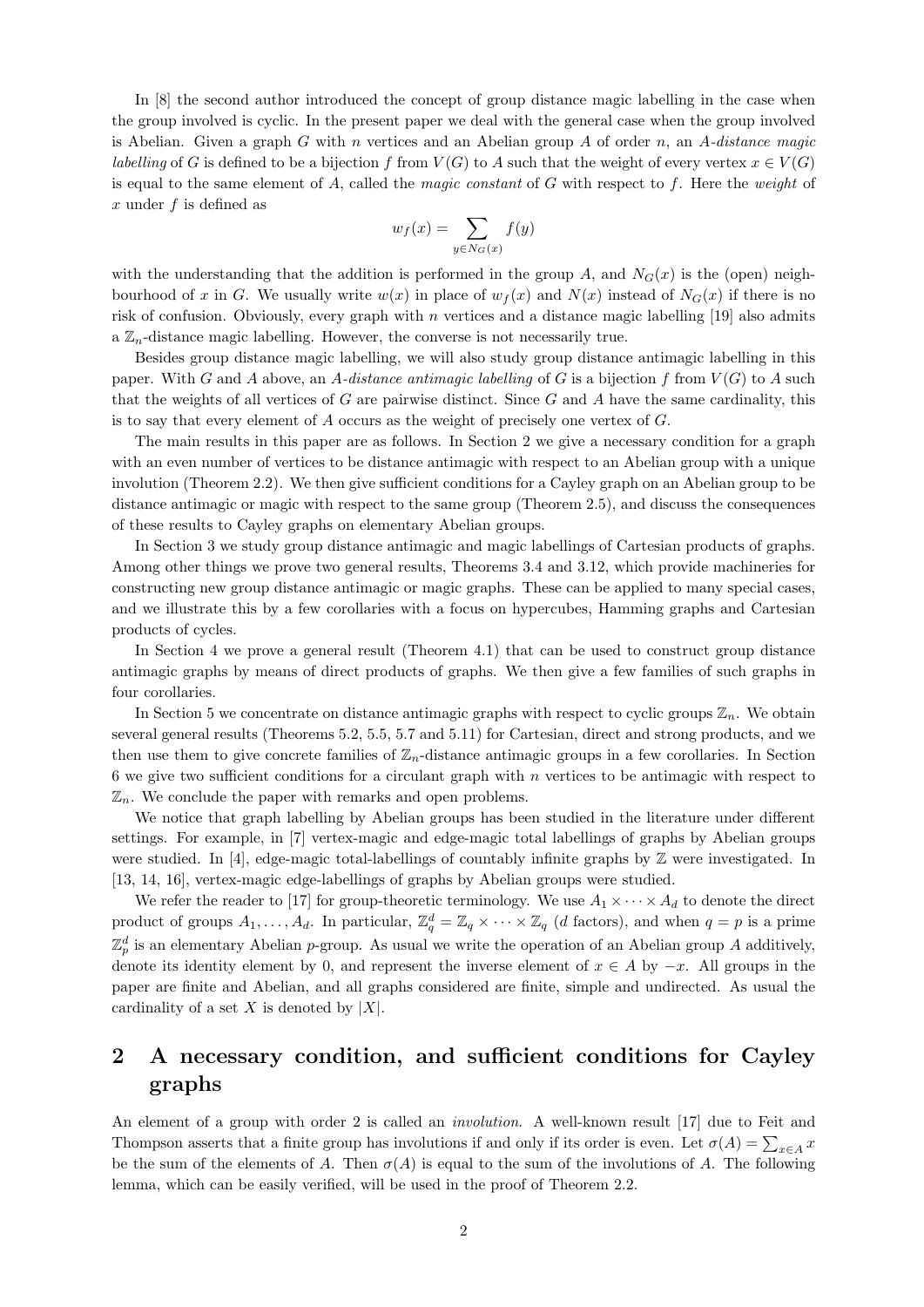**Lemma 2.1.** ([7, Lemma 8]) Let A be a finite Abelian group.

- (a) If A has exactly one involution, say, a, then  $\sigma(A) = a$ .
- (b) If A has no involutions, or more than one involution, then  $\sigma(A) = 0$ .

**Theorem 2.2.** Let G be an r-regular graph on n vertices, where n is even. Then for any Abelian group A of order n with exactly one involution, G cannot be A-distance antimagic unless r is odd.

*Proof.* Let A be an Abelian group of order n with exactly one involution, say, a. Suppose r is even and G is A-distance antimagic with f the desired labelling. Denote  $w(G) = \sum_{x \in V(G)} w(x)$ . Since f is an A-antimagic labelling, we have  $w(G) = \sigma(A)$ . On the other hand, since G is r-regular,  $w(G)$  =  $\sum_{x \in V(G)} (\sum_{y \in N(x)} f(y)) = r \sigma(A)$ . Hence  $r \sigma(A) = \sigma(A)$ . Since r is even and by Lemma 2.1  $\sigma(A) = a$ is the involution, we have  $r\sigma(A) = 0$ , which implies  $\sigma(A) = 0$ , a contradiction.  $\Box$ 

Since the cyclic group  $\mathbb{Z}_n$  has exactly one involution when n is even, Theorem 2.2 implies the following result.

**Corollary 2.3.** Let G be an r-regular graph on n vertices such that both n and r are even. Then G is not  $\mathbb{Z}_n$ -distance antimagic.

The fundamental theorem of finite Abelian groups [17] asserts that any finite Abelian group A can be decomposed into the direct product of cyclic subgroups of prime power orders, and this decomposition is unique up to the order of the cyclic subgroups. It can be verified that, if in this decomposition there are exactly t cyclic subgroups with order a power of 2, then A has exactly  $2^t - 1$  involutions. In particular, if  $|A| = n \equiv 2 \pmod{4}$ , then A has exactly one involution. Thus, by Theorem 2.2, we obtain:

**Corollary 2.4.** Let G be an r-regular graph on n vertices such that  $n \equiv 2 \pmod{4}$  and r is even. There does not exists an Abelian group A of order n such that G is A-distance antimagic.

The exponent [17] of a finite Abelian group A, denoted  $\exp(A)$ , is the least positive integer m such that  $mx = 0$  for every  $x \in A$ . In particular,  $\exp(\mathbb{Z}_{n_1} \times \cdots \times \mathbb{Z}_{n_k})$  is equal to the least common multiple of  $n_1, \ldots, n_k$ .

Given an Abelian group A and a subset  $S \subseteq A \setminus \{0\}$  such that  $-S = S$ , where  $-S = \{-s : s \in S\}$ , the Cayley graph  $Cav(A, S)$  of A with respect the connection set S is defined to have vertex set A such that  $x, y \in A$  are adjacent if and only if  $x - y \in S$ . It is evident that Cay(A, S) is an |S|-regular graph.

**Theorem 2.5.** Let A be a finite Abelian group of order  $n = |A|$ , and  $G = Cay(A, S)$  a Cayley graph on A of degree  $r = |S|$ .

- (a) If n and r are coprime, then G is A-distance antimagic, and any automorphism of A is an Adistance antimagic labelling of G.
- (b) If  $exp(A)$  is a divisor of r, then G is A-distance magic, and any automorphism f of A is an A-distance magic labelling of G with magic constant  $\sum_{s \in S} f(s)$ .

*Proof.* By the definition of G, the neighbourhood in G of each vertex  $x \in A$  is  $\{x + s : s \in S\}$ . Let f be an automorphism of A. Since A is Abelian, the weight of  $x \in A$  under f is given by

$$
w(x) = \sum_{s \in S} f(x+s)
$$
  
= 
$$
\sum_{s \in S} (f(x) + f(s))
$$
  
= 
$$
rf(x) + \sum_{s \in S} f(s).
$$

(a) Suppose n and r are coprime. If  $w(x) = w(y)$  for distinct  $x, y \in A$ , then  $rf(x) = rf(y)$  and hence  $r(f(x) - f(y)) = 0$ . Since  $f(x) \neq f(y)$ , this implies that the order  $o(f(x) - f(y))$  of  $f(x) - f(y)$  in A,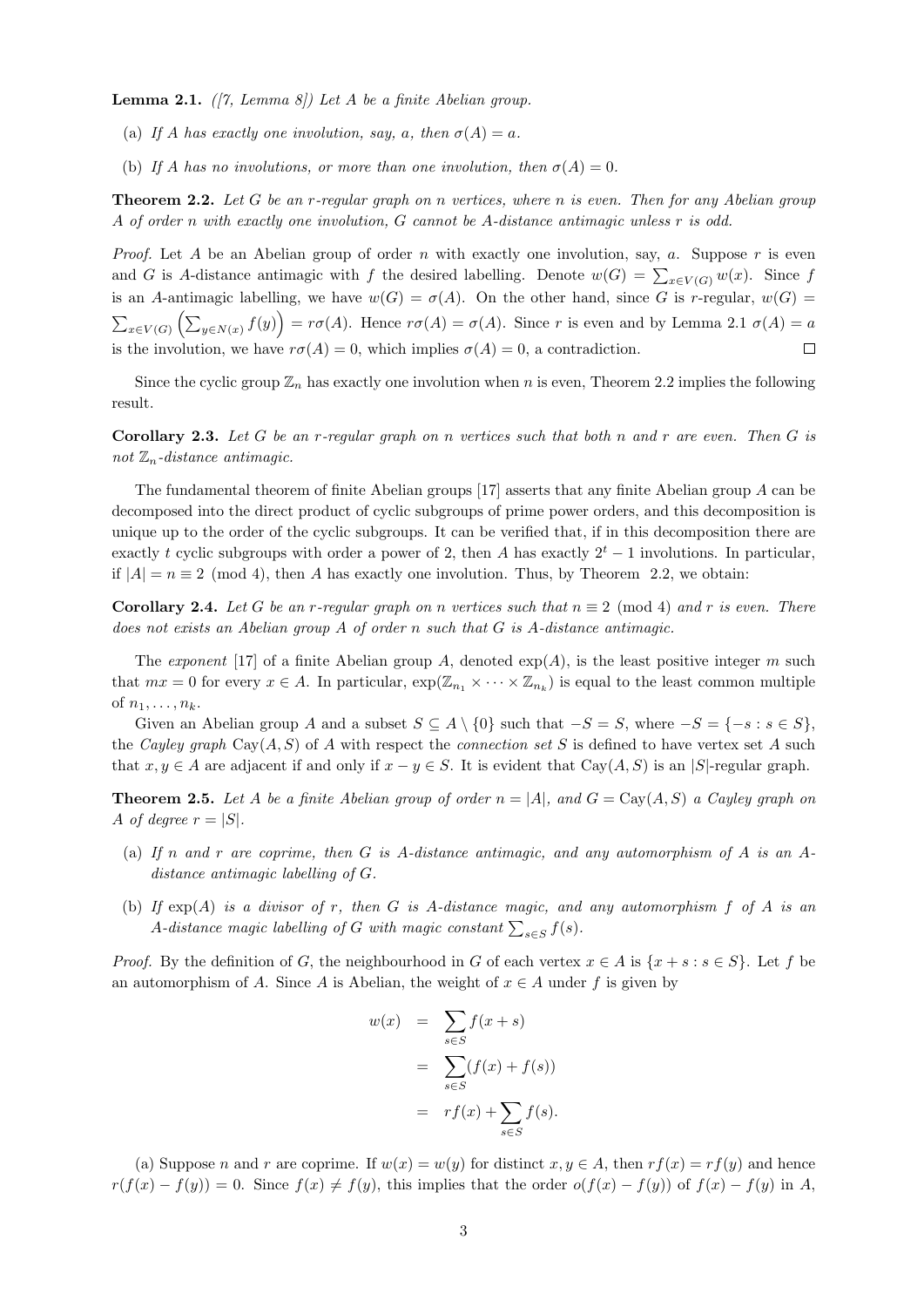which is greater than 1 as  $f(x) - f(y) \neq 0$ , is a divisor of r. On the other hand,  $o(f(x) - f(y))$  is a divisor of n. Thus  $o(f(x) - f(y))$  is a common divisor of n and r that is greater than 1, contradicting our assumption  $gcd(n, r) = 1$ . Therefore,  $w(x) \neq w(y)$  for distinct  $x, y \in A$  and so f is an A-distance antimagic labelling of G.

(b) Suppose  $\exp(A)$  divides r. Then for distinct  $x, y \in A$ ,  $o(f(x) - f(y))$  is a divisor of r and as such  $r(f(x) - f(y)) = 0$ . Thus the computation above yields  $w(x) = w(y)$ . Therefore, f is an A-distance magic labelling of G with magic constant  $\sum_{s \in S} f(s)$ . П

In part (b) of Theorem 2.5, the magic constant  $\sum_{s\in S} f(s)$  relies on the automorphism f of A. This shows that a graph may have several magic labellings with respect to the same group but with distinct magic constants.

Since  $\exp(\mathbb{Z}_p^d) = p$ , Theorem 2.5 implies the following corollary.

Corollary 2.6. Let  $p \geq 2$  be a prime, and let  $r \geq 2$  and  $d \geq 1$  be integers.

- (a) If p is not a divisor of r, then any Cayley graph on  $\mathbb{Z}_p^d$  with degree r is  $\mathbb{Z}_p^d$ -distance antimagic, and any automorphism of  $\mathbb{Z}_p^d$  is a  $\mathbb{Z}_p^d$ -distance antimagic labelling.
- (b) If p is a divisor of r, then any Cayley graph  $\text{Cay}(\mathbb{Z}_p^d, S)$  on  $\mathbb{Z}_p^d$  with degree r is  $\mathbb{Z}_p^d$ -distance magic, and any automorphism f of  $\mathbb{Z}_p^d$  is a  $\mathbb{Z}_p^d$ -distance magic labelling with magic constant  $\sum_{s\in S} f(s)$ .

In particular, for the elementary Abelian 2-groups  $\mathbb{Z}_2^d$ , Corollary 2.6 yields the following result.

Corollary 2.7. Let  $d \geq 2$  be an integer.

- (a) Any Cayley graph on  $\mathbb{Z}_2^d$  with an odd degree is  $\mathbb{Z}_2^d$ -distance antimagic, with any automorphism of  $\mathbb{Z}_2^d$  as a  $\mathbb{Z}_2^d$ -distance antimagic labelling.
- (b) Any Cayley graph Cay( $\mathbb{Z}_2^d$ , S) on  $\mathbb{Z}_2^d$  with an even degree |S| is  $\mathbb{Z}_2^d$ -distance magic, with any automorphism f of  $\mathbb{Z}_2^d$  as a  $\mathbb{Z}_2^d$ -distance magic labelling with magic constant  $\sum_{s\in S} f(s)$ .

The d-dimensional hypercube  $Q_d$  is defined as the Cayley graph  $\text{Cay}(\mathbb{Z}_2^d, S)$  with

$$
S = \{(1,0,\ldots,0), (0,1,\ldots,0), \ldots, (0,0,\ldots,1)\}.
$$

In other words,  $Q_d$  is the graph with binary strings of length d as its vertices such that two vertices are adjacent if and only if the corresponding strings differ in precisely one position. Since  $Q_d$  is a Cayley graph on  $\mathbb{Z}_2^d$  with degree d, Corollary 2.7 implies:

Corollary 2.8. Let  $d \geq 2$  be an integer.

- (a) If d is odd, then  $Q_d$  is  $\mathbb{Z}_2^d$ -distance antimagic.
- (b) If d is even, then  $Q_d$  is  $\mathbb{Z}_2^d$ -distance magic with magic constant  $(1,\ldots,1)$  ([6]).

As we will see in the next section, both parts of this corollary are special cases of some more general results, namely Corollary 3.8 and Theorem 3.3, respectively. In Theorem 3.9 and Remark 3.10 we will give more sufficient conditions for  $Q_d$  to be  $\mathbb{Z}_2^d$ -distance antimagic. The magic constant  $(1,\ldots,1)$  in (b) above is obtained from the trivial automorphism of  $\mathbb{Z}_2^d$ . Different choices of the automorphism f in (b) of Corollary 2.7 may result in different magic constants for  $Q_d$ .

# 3 Labelling Cartesian products

Given d graphs  $G_1, \ldots, G_d$ , the Cartesian product [12] of them, denoted  $G_1 \square \cdots \square G_d$ , is the graph with vertex set  $V(G_1)\times \cdots \times V(G_d)$  such that  $(x_1,\ldots,x_d)$  and  $(y_1,\ldots,y_d)$  are adjacent if and only if  $x_i\neq y_i$  for exactly one i, and for this i,  $x_i$  and  $y_i$  are adjacent in  $G_i$ . The Cartesian product  $H_{q_1,...,q_d} = K_{q_1} \Box \cdots \Box K_{q_d}$ of complete graphs is called a *Hamming graph*, where  $q_1, \ldots, q_d \geq 2$  are integers. In the case where  $q_1 = \cdots = q_d = q$ , we usually write  $H(d,q)$  in place of  $H_{q,\ldots,q}$ . Equivalently,  $H_{q_1,\ldots,q_d}$  is the Cayley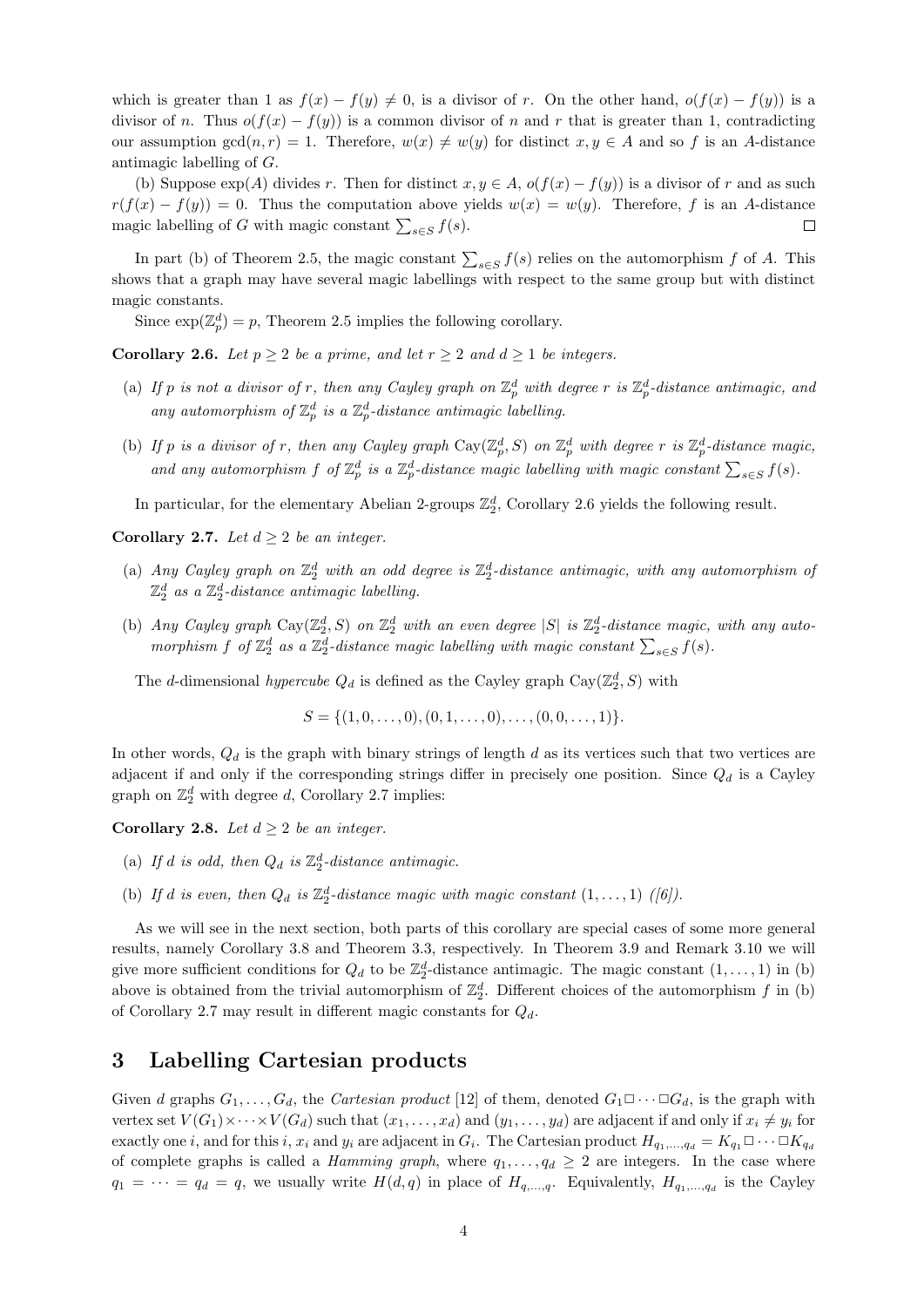graph on the group  $\mathbb{Z}_{q_1} \times \cdots \times \mathbb{Z}_{q_d}$  with respect to the connection set  $S = \{(s_1, \ldots, s_d) : s_i \in \mathbb{Z}_{q_i}, 1 \leq j \leq d_i\}$  $i \leq d$ , there exists exactly one i such that  $s_i \neq 0$ . In particular,  $H(d, q)$  can be viewed as the Cayley graph on  $\mathbb{Z}_q^d$  in which  $(x_1, \ldots, x_d)$  and  $(y_1, \ldots, y_d)$  are adjacent if and only if they differ at exactly one coordinate. Note that  $H(d, q)$  has  $q^d$  vertices and is  $d(q-1)$ -regular, and  $H(d, 2)$  is exactly the hypercube  $Q_d$ .

**Theorem 3.1.** Let  $d \geq 1$  and  $q \geq 2$  be integers.

- (a) If d and q are coprime, then  $H(d,q)$  is  $\mathbb{Z}_{q^d}$ -distance antimagic. In particular,  $K_q$  is  $\mathbb{Z}_q$ -distance antimagic for any  $q \geq 2$ .
- (b) If both d and q are even, then  $H(d,q)$  is not  $\mathbb{Z}_{q^d}$ -distance antimagic.

Proof. (a) Define

$$
f(x) = \sum_{i=1}^{d} x_i q^{i-1}, \ x = (x_1, \dots, x_d), \ x_i \in \{0, 1, \dots, q-1\}.
$$

Then  $0 \leq f(x) \leq q^d - 1$  and f is a bijection from  $\mathbb{Z}_q^d$  to  $\mathbb{Z}_{q^d}$ . The  $d(q-1)$  neighbours of x are  $y_{j,t} = (x_1, \ldots, x_{j-1}, t, x_{j+1}, \ldots, x_d), 1 \leq j \leq d, t \in \mathbb{Z}_q \setminus \{x_j\}.$  Note that the label of  $y_{j,t}$  is  $f(y_{j,t}) =$  $f(x) - x_j q^{j-1} + t q^{j-1}$ . Thus the weight of x under f is given by

$$
w(x) = d(q - 1) f(x) + \sum_{j=1}^{d} \left( \sum_{t \neq x_j} (t - x_j) q^{j-1} \right)
$$
  
\n
$$
= d(q - 1) f(x) + \sum_{j=1}^{d} \left( \sum_{t=0}^{q-1} (t - x_j) q^{j-1} \right)
$$
  
\n
$$
= d(q - 1) f(x) + \sum_{j=1}^{d} \left( \frac{q(q - 1)}{2} \cdot q^{j-1} - x_j q^j \right)
$$
  
\n
$$
= d(q - 1) f(x) + \frac{q(q - 1)}{2} \cdot \frac{q^d - 1}{q - 1} - q f(x)
$$
  
\n
$$
= (d(q - 1) - q) f(x) + \frac{q(q^d - 1)}{2}.
$$

Since  $gcd(d, q) = 1$  by our assumption, we have  $gcd(d(q - 1) - q, q^d) = 1$ . Since f is a bijection from  $\mathbb{Z}_q^d$ to  $\mathbb{Z}_{q^d}$ , it follows that for different  $x, x' \in \mathbb{Z}_q^d$  we have  $w(x) \neq w(x')$ . In other words, f is a  $\mathbb{Z}_{q^d}$ -distance antimagic labelling of  $H(d, q)$ .

In particular, since  $K_q \cong H(1,d)$  and  $gcd(1,q) = 1$ , it follows from what we proved above that  $K_q$  is  $\mathbb{Z}_q$ -distance antimagic for any  $q \geq 2$ .

(b) Since both d and q are even, the degree  $d(q-1)$  and the order  $q^d$  of  $H(d,q)$  are even. Thus, by Corollary 2.3,  $H(d, q)$  is not  $\mathbb{Z}_{q^d}$ -distance antimagic.  $\Box$ 

Since  $Q_d = H(d, 2)$ , Theorem 3.1 implies the following result.

**Corollary 3.2.** The d-dimensional hypercube  $Q_d$  is  $\mathbb{Z}_{2^d}$ -distance antimagic if and only if d is odd.

**Theorem 3.3.** Suppose  $d, q \geq 2$  are integers such that q is a divisor of d. Then  $H(d,q)$  is  $\mathbb{Z}_q^d$ -distance magic, with magic constant  $(\frac{q}{2}, \ldots, \frac{q}{2})$  when q is even and  $(0, \ldots, 0)$  when q is odd.

Proof. Define

$$
f(x) = (x_1, \ldots, x_d), \ x = (x_1, \ldots, x_d) \in \mathbb{Z}_q^d.
$$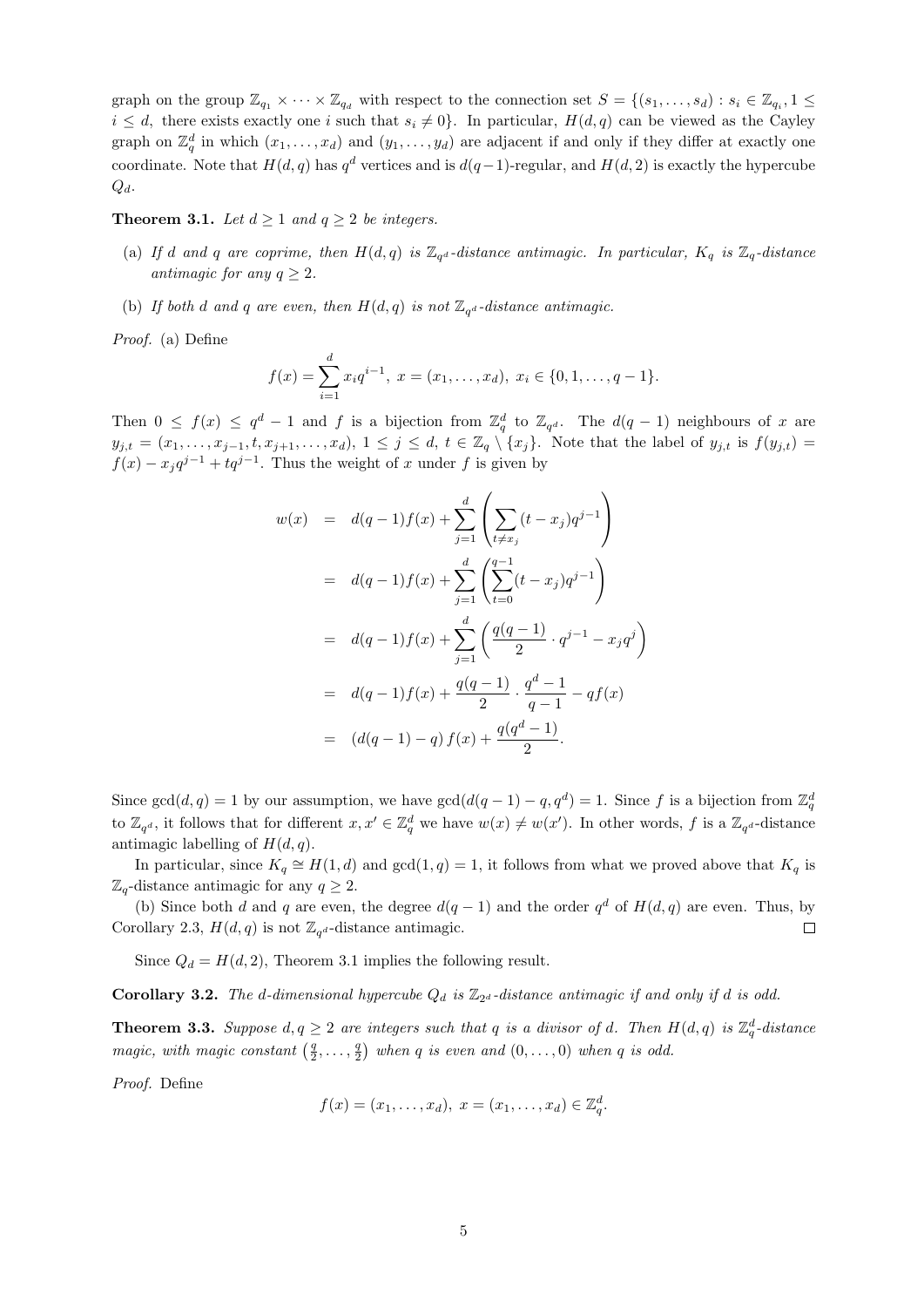Trivially, f is a bijection from the vertex set  $\mathbb{Z}_q^d$  of  $H(d,q)$  to the group  $\mathbb{Z}_q^d$ . The weight of x under f is given by

$$
w(x) = \sum_{i=1}^{d} \sum_{t \in \mathbb{Z}_q \setminus \{x_i\}} (x_1, \dots, x_{i-1}, t, x_{i+1}, \dots, x_d)
$$
  
\n
$$
= \sum_{i=1}^{d} \left( (q-1)x_1, \dots, \frac{q(q-1)}{2} - x_i, \dots, (q-1)x_d \right)
$$
  
\n
$$
= \sum_{i=1}^{d} \left\{ (q-1)(x_1, \dots, x_d) + \left( 0, \dots, \frac{q(q-1)}{2} - qx_i, \dots, 0 \right) \right\}
$$
  
\n
$$
= \sum_{i=1}^{d} \left\{ -(x_1, \dots, x_d) + \left( 0, \dots, \frac{q(q-1)}{2}, \dots, 0 \right) \right\}
$$
  
\n
$$
= -d(x_1, \dots, x_d) + \frac{q(q-1)}{2} (1, \dots, 1).
$$

Notice that all operations are taken modulo q and that in the i-th summand of the summation the entry  $q(q-1)$  $\frac{q(-1)}{2}$  in  $\left(0,\ldots,0,\frac{q(q-1)}{2}\right)$  $\left(\frac{i-1}{2},0,\ldots,0\right)$  appears in the *i*-th position.

Since q is a divisor of d by our assumption, we have  $d(x_1, \ldots, x_d) = (0, \ldots, 0)$  in  $\mathbb{Z}_q^d$ . Therefore,  $w(x) = \frac{q(q-1)}{2}(1,\ldots,1)$  for every vertex  $x \in \mathbb{Z}_q^d$  of  $H(d,q)$ , and hence  $H(d,q)$  is  $\mathbb{Z}_q^d$ -distance magic. If q is even, then the magic constant is  $\frac{q(q-1)}{2}(1,\ldots,1) = \frac{q}{2}(q-1)(1,\ldots,1) = -\frac{q}{2}(1,\ldots,1) = \frac{q}{2}(1,\ldots,1)$ . If q is odd, then the magic constant is  $\frac{q-1}{2}q(1,\ldots,1)=(0,\ldots,0).$  $\Box$ 

Since  $H(d, q)$  has degree  $d(q - 1)$ , in the special case when  $q = p$  is a prime factor of d, the fact that  $H(d, p)$  is  $\mathbb{Z}_p^d$ -distance magic is also implied by part (b) of Corollary 2.6.

In the special case when  $q = 2$ , Theorem 3.3 gives (b) of Corollary 2.8.

**Theorem 3.4.** Let  $G_i$  be an  $r_i$ -regular graph with  $n_i \geq 2$  vertices,  $1 \leq i \leq k$ . Let  $A_i$  be an Abelian group of order  $n_i$  such that  $\exp(A_i)$  is a divisor of  $r - r_i$ ,  $1 \le i \le k$ , where  $r = \sum_{i=1}^k r_i$ .

- (a) If  $G_i$  is  $A_i$ -distance antimagic for  $1 \leq i \leq k$ , then  $G_1 \square \cdots \square G_k$  is  $A_1 \times \cdots \times A_k$ -distance antimagic.
- (b) If  $G_i$  is  $A_i$ -distance magic for  $1 \leq i \leq k$ , then  $G_1 \square \cdots \square G_k$  is  $A_1 \times \cdots \times A_k$ -distance magic.

*Proof.* (a) Since  $G_i$  is  $A_i$ -distance antimagic, it admits an  $A_i$ -distance antimagic labelling, say,  $g_i$ :  $V(G_i) \to A_i$ ,  $1 \leq i \leq k$ . Define  $f: V(G_1) \times \cdots \times V(G_k) \to A_1 \times \cdots \times A_k$  by

$$
f(x_1, \ldots, x_k) = (g_1(x_1), \ldots, g_k(x_k)), \ x_i \in V(G_i), 1 \le i \le k. \tag{1}
$$

Then f is a bijection from  $V(G_1) \times \cdots \times V(G_k)$  to  $A_1 \times \cdots \times A_k$ . Denote by  $w_{G_i}(x_i)$  the weight of  $x_i$ under  $g_i$ . Then the weight of  $x = (x_1, \ldots, x_k)$  under f is given by

$$
w(x) = \sum_{i=1}^{k} \sum_{x'_i: x_i x'_i \in E(G_i)} f(x_1, \dots, x_{i-1}, x'_i, x_{i+1}, \dots, x_k)
$$
  
\n
$$
= \sum_{i=1}^{k} \sum_{x'_i: x_i x'_i \in E(G_i)} (g_1(x_1), \dots, g_{i-1}(x_{i-1}), g_i(x'_i), g_{i+1}(x_{i+1}), \dots, g_k(x_k))
$$
  
\n
$$
= \sum_{i=1}^{k} (r_i g_1(x_1), \dots, r_i g_{i-1}(x_{i-1}), w_{G_i}(x_i), r_i g_{i+1}(x_{i+1}), \dots, r_i g_k(x_k))
$$
  
\n
$$
= r(g_1(x_1), \dots, g_k(x_k)) + \sum_{i=1}^{k} (0, \dots, 0, w_{G_i}(x_i) - r_i g_i(x_i), 0, \dots, 0)
$$
  
\n
$$
= (w_{G_1}(x_1) + (r - r_1)g_1(x_1), \dots, w_{G_k}(x_k) + (r - r_k)g_k(x_k)). \tag{2}
$$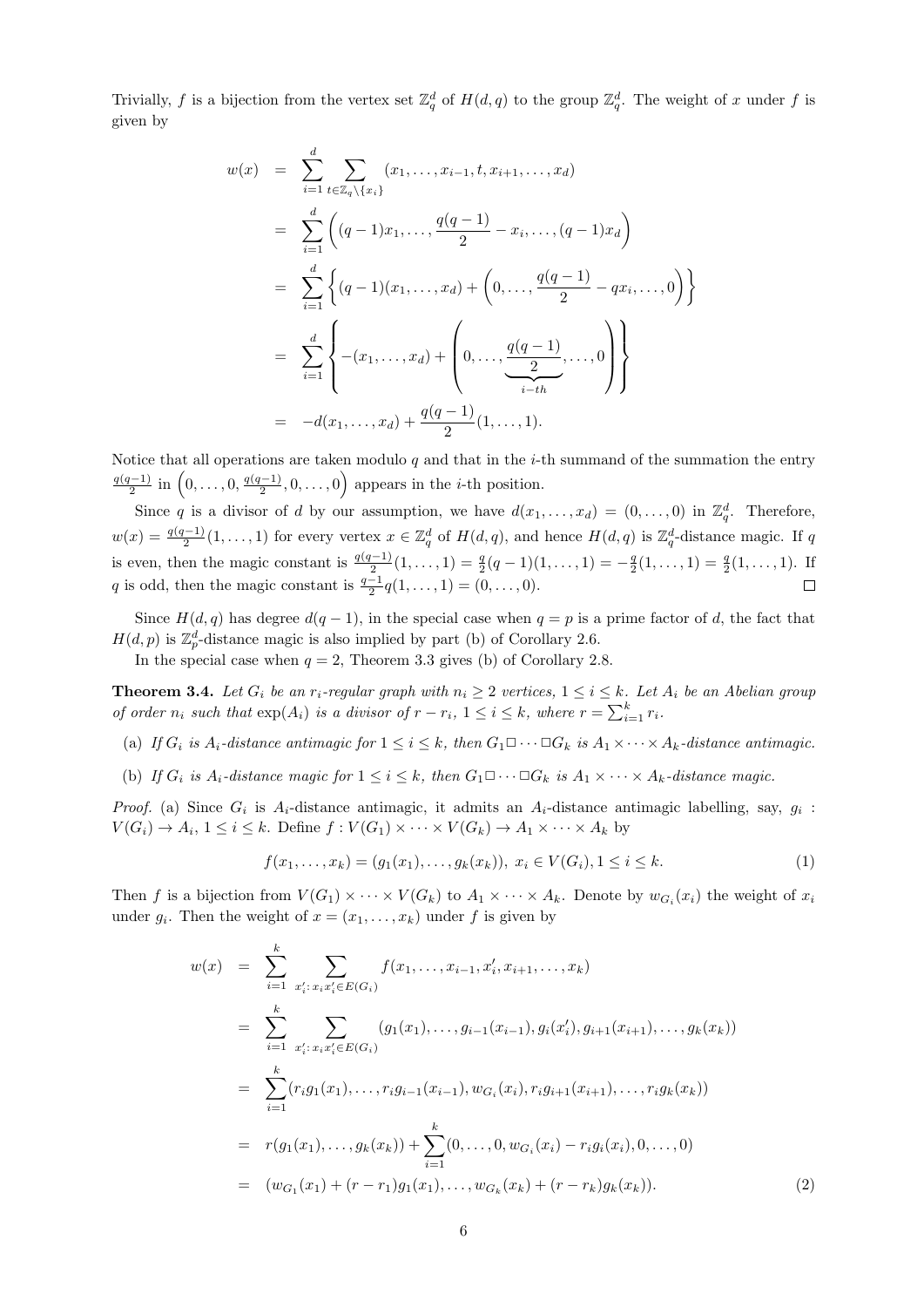Since  $\exp(A_i)$  is a divisor of  $r - r_i$  by our assumption, we have  $(r - r_i)g_i(x_i) = 0$  in  $A_i$  for each i. Hence  $w(x) = (w_{G_1}(x_1), \ldots, w_{G_k}(x_k)).$  (In all computations, the operation on the *i*th coordinate is performed in  $A_i$ .) Since each  $G_i$  is assumed to be  $A_i$ -distance antimagic, it follows that f is an  $A_1 \times \cdots \times A_k$ -distance antimagic labelling of  $G_1 \square \cdots \square G_k$ .

(b) Define f as in (a) with the understanding that each  $g_i$  is an  $A_i$ -distance magic labelling of  $G_i$ . The computation above yields, for any  $x$ ,

$$
w(x) = (w_{G_1}(x_1), \ldots, w_{G_k}(x_k)).
$$

Since  $g_i$  is an  $A_i$ -distance magic labelling of  $G_i$ , say, with magic constant  $\mu_i \in A_i$ , we have  $w_{G_i}(x_i) = \mu_i$  for all  $x_i \in V(G_i)$ . Therefore,  $w(x) = (\mu_1, \ldots, \mu_k)$  for all x, and hence  $G_1 \square \cdots \square G_k$  is  $A_1 \times \cdots \times A_k$ -distance magic.  $\Box$ 

Since  $\exp(\mathbb{Z}_n^d) = n$ , Theorem 3.4 implies:

**Corollary 3.5.** Let  $d_i, r_i \geq 1$  and  $n_i \geq 2$  be integers,  $1 \leq i \leq k$ . Let  $G_i$  be an  $r_i$ -regular graph with  $n_i^{d_i}$ vertices,  $1 \leq i \leq k$ . Suppose  $n_i$  is a divisor of  $r - r_i$ ,  $1 \leq i \leq k$ , where  $r = \sum_{i=1}^{k} r_i$ .

- (a) If  $G_i$  is  $\mathbb{Z}_{n_i}^{d_i}$ -distance antimagic for  $1 \leq i \leq k$ , then  $G_1 \square \cdots \square G_k$  is  $\mathbb{Z}_{n_1}^{d_1} \times \cdots \times \mathbb{Z}_{n_k}^{d_k}$ -distance antimagic.
- (b) If  $G_i$  is  $\mathbb{Z}_{n_i}^{d_i}$ -distance magic for  $1 \leq i \leq k$ , then  $G_1 \square \cdots \square G_k$  is  $\mathbb{Z}_{n_1}^{d_1} \times \cdots \times \mathbb{Z}_{n_k}^{d_k}$ -distance magic.

Setting  $k = 2$  and  $n_1 = n_2 = 2$  in Corollary 3.5, we obtain:

**Corollary 3.6.** Let G, H be regular graphs with  $2^d$ ,  $2^e$  vertices, respectively. Suppose both G and H have even degrees.

- (a) If G is  $\mathbb{Z}_2^d$ -distance antimagic and H is  $\mathbb{Z}_2^e$ -distance antimagic, then  $G \Box H$  is  $\mathbb{Z}_2^{d+e}$ -distance antimagic.
- (b) If G is  $\mathbb{Z}_2^d$ -distance magic and H is  $\mathbb{Z}_2^e$ -distance magic, then  $G \Box H$  is  $\mathbb{Z}_2^{d+e}$ -distance magic.

Theorem 3.4 and its corollaries above enable us to construct group distance antimagic/magic graphs from known ones. As an example, from Corollary 2.6 and Corollary 3.5 we obtain the following result (a general result involving more than two factors can be formulated similarly).

**Corollary 3.7.** Let  $p_i \geq 2$  be a prime and  $d_i, r_i \geq 1$  be integers with  $2 \leq r_i \leq p_i^{d_i}$  for  $i = 1, 2$ . Let  $G_i$  be any Cayley graph on  $\mathbb{Z}_{p_i}^{d_i}$  with degree  $r_i$  for  $i = 1, 2$ .

- (a) If  $p_1$  divides  $r_2$  but not  $r_1$ , and  $p_2$  divides  $r_1$  but not  $r_2$ , then  $G_1 \Box G_2$  is  $\mathbb{Z}_{p_1}^{d_1} \times \mathbb{Z}_{p_2}^{d_2}$ -distance antimagic.
- (b) If both  $p_1$  and  $p_2$  divide each of  $r_1$  and  $r_2$ , then  $G_1 \square G_2$  is  $\mathbb{Z}_{p_1}^{d_1} \times \mathbb{Z}_{p_2}^{d_2}$ -distance magic.

Theorem 3.1 and part (a) of Theorem 3.4 together imply the following result.

**Corollary 3.8.** Let  $d_i \geq 1$  and  $q_i \geq 2$  be integers which are coprime,  $1 \leq i \leq k$ . If  $q_i^{d_i}$  is a divisor of  $\sum_{j\neq i} d_j(q_j-1)$  for  $1 \leq i \leq k$ , then  $H(d_1,q_1) \square \cdots \square H(d_k,q_k)$  is  $\mathbb{Z}_{q_1^{d_1}} \times \cdots \times \mathbb{Z}_{q_k^{d_k}}$ -distance antimagic.

We will use a special case of this corollary, with all  $(d_i, q_i) = (1, 2)$ , in the proof of the following result.

**Theorem 3.9.** Let  $d \geq 3$  be an integer. If d is odd or  $d \equiv 0 \pmod{4}$ , then  $Q_d$  is  $\mathbb{Z}_2^d$ -distance antimagic.

*Proof.* Choosing all  $d_i = 1$  and  $q_i = 2$ , we have  $Q_k = H(d_1, q_1) \square \cdots \square H(d_k, q_k)$ , and  $q_i^{d_i}$  divides  $\sum_{j\neq i} d_j(q_j-1)$  if and only if k is odd. Thus, by Corollary 3.8, if k is odd, then  $Q_k$  is  $\mathbb{Z}_2^k$ -distance antimagic.

Next we prove that  $Q_4$  is  $\mathbb{Z}_2^4$ -distance antimagic. In fact,  $Q_4$  can be viewed as  $C_4 \square C_4$ , and one can verify that it admits a  $\mathbb{Z}_2^4$ -distance antimagic labelling as given in the following table: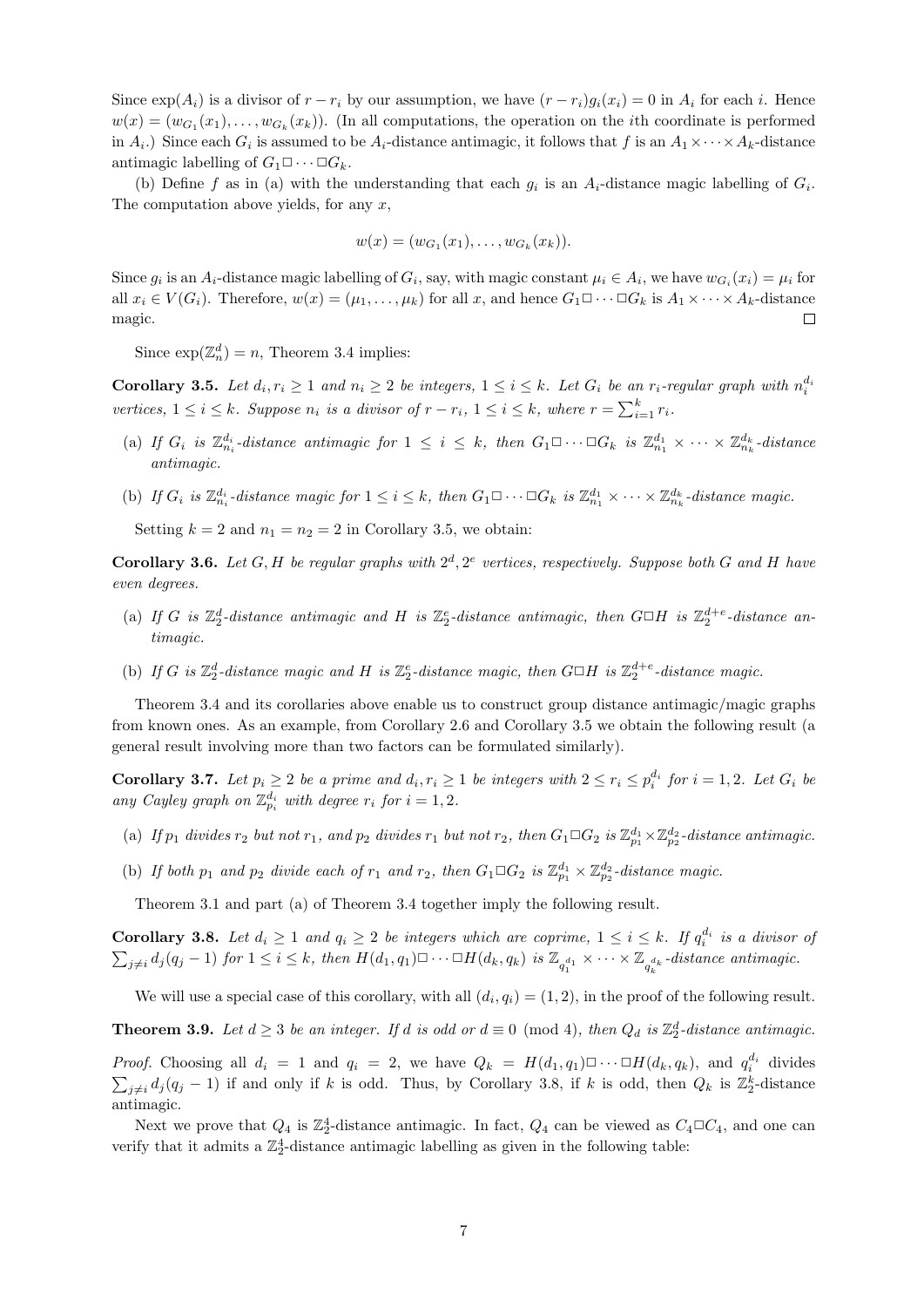| (0,0,0,0) | (0,1,0,0) | (1,1,1,1) | (1,1,0,0) |
|-----------|-----------|-----------|-----------|
| (0,0,0,1) | (1,0,1,1) | (1,1,1,0) | (0,1,0,1) |
| (0,0,1,1) | (1,0,1,0) | (1,0,0,1) | (0,1,1,0) |
| (0,0,1,0) | (0,1,1,1) | (1,0,0,0) | (1,1,0,1) |

(In the table every entry represents a vertex label, and the vertex neighbours are the entries immediately above, below, on the left and on the right, where the top row is considered to be next to the bottom and the first column next to the last.)

Since  $Q_4$  is  $\mathbb{Z}_2^4$ -distance antimagic, by part (a) of Corollary 3.6,  $Q_4 \square Q_4$  is  $\mathbb{Z}_2^8$ -distance antimagic since  $\mathbb{Z}_2^4 \times \mathbb{Z}_2^4 \cong \mathbb{Z}_2^8$ . Similarly, by induction and part (a) of Corollary 3.6, one can see that  $Q_{4t} \cong Q_4 \square \cdots \square Q_4$ (t factors) is  $\mathbb{Z}_2^{4t}$ -distance antimagic. In other words, if  $k \geq 4$  is a multiple of 4, then  $Q_k$  is  $\mathbb{Z}_2^k$ -distance antimagic. П

**Remark 3.10.** If  $Q_k$  is  $\mathbb{Z}_2^k$ -distance antimagic for some integer  $k \geq 6$  with  $k \equiv 2 \pmod{4}$ , then  $Q_d$  is  $\mathbb{Z}_2^d$ -distance antimagic for every integer  $d \geq k$  with  $d \equiv 2 \pmod{4}$ .

In particular, if we can prove that  $Q_6$  is  $\mathbb{Z}_2^6$ -distance antimagic, then by Theorem 3.9,  $Q_d$  is  $\mathbb{Z}_2^d$ -distance antimagic for all integers  $d > 3$ .

In fact, we have  $d = 4t + k$  for some t and so  $Q_d \cong Q_{4t} \square Q_k$ . We may assume  $t > 0$ . Since  $Q_{4t}$  is  $\mathbb{Z}_2^{4t}$ -distance antimagic by Theorem 3.9, if  $Q_k$  is  $\mathbb{Z}_2^k$ -distance antimagic, then by part (a) of Corollary 3.6,  $Q_d$  is  $\mathbb{Z}_2^d$ -distance antimagic.

Unfortunately, at the time of writing we do not known whether  $Q_6$  is  $\mathbb{Z}_2^6$ -distance antimagic.

Applying part (a) of Corollary 3.5 to cycles, we obtain the following result, where  $C_n$  denotes the cycle of length n.

**Theorem 3.11.** (a) If  $n \geq 3$  is an odd integer, then  $C_n$  is  $\mathbb{Z}_n$ -distance antimagic.

(b) Let  $n_1, \ldots, n_k \geq 3$  be odd integers, where  $k \geq 2$ . If each  $n_i$  is a divisor of  $k-1$ , then  $C_{n_1} \square \cdots \square C_{n_k}$ is  $\mathbb{Z}_{n_1} \times \cdots \times \mathbb{Z}_{n_k}$ -distance antimagic.

In particular, for any prime p and any integer  $d \geq 1$ ,  $C_p \Box \cdots \Box C_p$  (pd+1 factors) is  $\mathbb{Z}_p^{pd+1}$ -distance antimagic.

*Proof.* (a) Label the vertices along  $C_n$  by  $0, 1, \ldots, n-1$  consecutively. Since n is odd, one can verify that this is a  $\mathbb{Z}_n$ -distance antimagic labelling of  $C_n$ .

(b) By (a), each  $C_{n_i}$  is  $\mathbb{Z}_{n_i}$ -distance antimagic as  $n_i$  is odd. Applying Corollary 3.5 and noting that all  $d_i = 1$  and  $r_i = 2$ , we have  $r - r_i = 2(k - 1)$  and so the result follows.  $\Box$ 

In part (b) of Theorem 3.11, k ought to be relatively large comparable to  $n_1, \ldots, n_k$ . It would be interesting to find other conditions under which the same result holds.

We now give a generalisation of part (a) of Theorem 3.4. To this end we introduce the following concept which will also be used in the next section. Given an  $r$ -regular graph  $G$  with  $n$  vertices and an Abelian group A of order n, a bijection  $f: V(G) \to A$  is called an A-balanced labelling if  $w(x) = rf(x)$ for every  $x \in V(G)$ . We refer the reader to Lemmas 5.1 and 5.8 for examples of graphs admitting  $\mathbb{Z}_n$ -balanced labellings.

**Theorem 3.12.** Let  $G_i$  be an  $r_i$ -regular graph with  $n_i \geq 2$  vertices,  $1 \leq i \leq k$ . Let  $A_i$  be an Abelian group of order  $n_i$ ,  $1 \le i \le k$ , and let  $r = \sum_{i=1}^k r_i$ . Suppose  $\{1, \ldots, k\}$  is partitioned into, say,  $I = \{1, \ldots, k_1\}$ ,  $J = \{k_1 + 1, \ldots, k_2\}$  and  $L = \{k_2 + 1, \ldots, k\}$  for some  $0 \leq k_1 \leq k_2 \leq k$ , possibly with one or two of  $I, J, L$  to be empty, such that the following conditions are satisfied:

- (a) for each  $i \in I$ ,  $G_i$  is  $A_i$ -distance magic and  $r r_i$  is coprime to  $n_i$ ;
- (b) for each  $j \in J$ ,  $G_j$  is  $A_j$ -distance antimagic and  $\exp(A_j)$  is a divisor of  $r r_j$ ;
- (c) for each  $l \in L$ ,  $G_l$  admits an  $A_l$ -balanced labelling and r is coprime to  $n_l$ .

Then  $G_1 \square \cdots \square G_k$  is  $A_1 \times \cdots \times A_k$ -distance antimagic.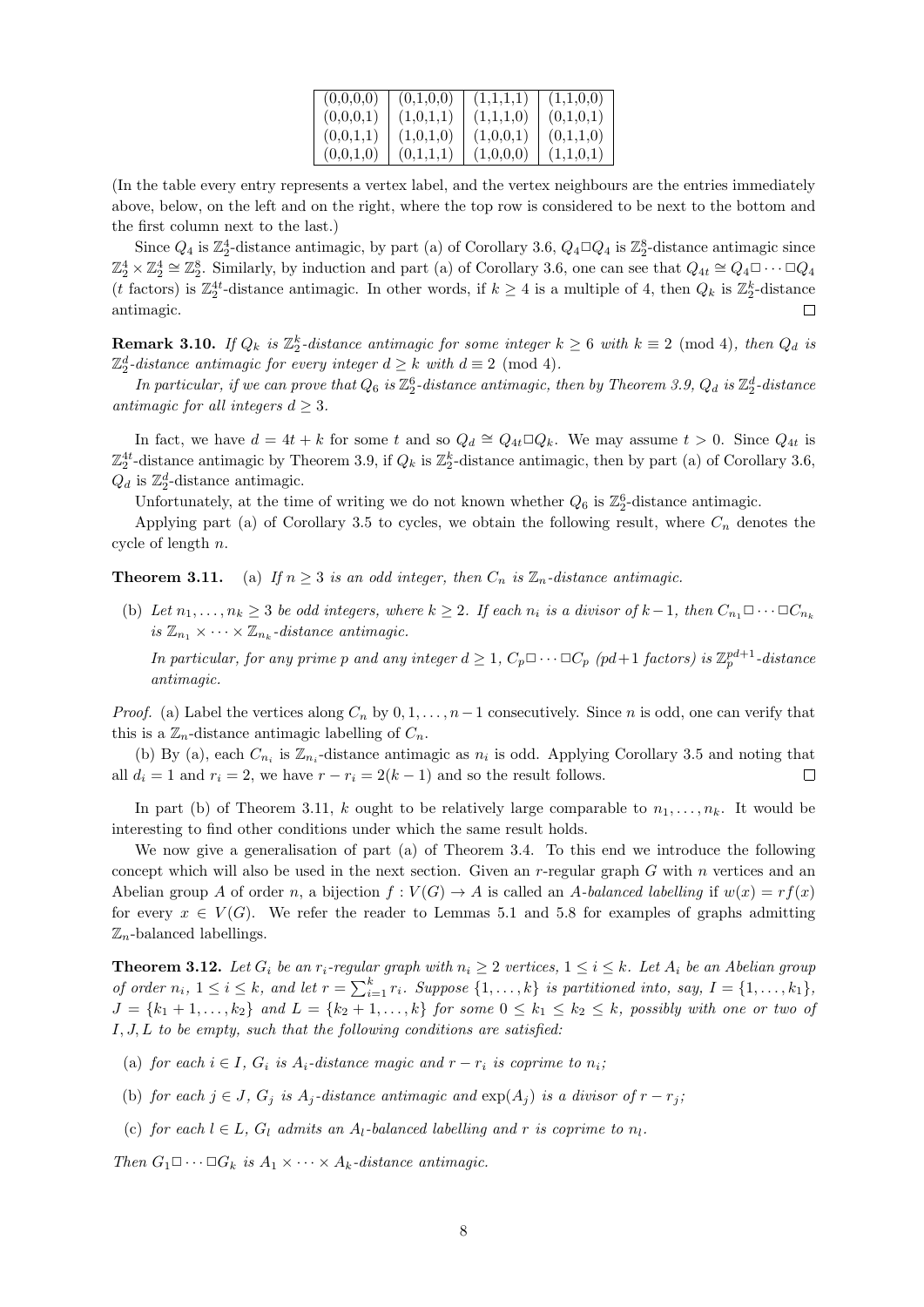*Proof.* For  $i \in I$ , let  $g_i$  be an  $A_i$ -distance magic labelling of  $G_i$ , with corresponding magic constant  $\mu_i$ . For  $j \in J$ , let  $g_j$  be an  $A_j$ -distance antimagic labelling of  $G_j$ . For  $l \in L$ , let  $g_l$  be an  $A_l$ -balanced labelling of  $G_l$ . Then, for every vertex  $x = (x_1, \ldots, x_k)$  of  $G_1 \square \cdots \square G_k$ , we have  $w_{G_i}(x_i) = \mu_i$  if  $i \in I$ ,  $(r-r_j)g_j(x_j) = 0$  if  $j \in J$  as  $\exp(A_j)$  is a divisor of  $r-r_j$ , and  $w_{G_l}(x_l) = r_l g_l(x_l)$  if  $l \in L$ , where  $w_{G_t}(x_l)$ is the weight of  $x_t$  with respect to  $g_t$ . Define f as in (1). Then the weight of x under f is given by (2). Thus the tth component of  $w(x)$  is equal to  $\mu_t + (r - r_t)g_t(x_t)$  if  $t \in I$ ,  $w_{G_t}(x_t)$  if  $t \in J$ , and  $r g_t(x_t)$  if  $t \in L$ . For any vertex  $x' = (x'_1, \ldots, x'_k) \neq x$  of  $G_1 \square \cdots \square G_k$ , there exists at least one t such that  $x_t \neq x'_t$ . If  $t \in I$ , then  $(r - r_t)g_t(x_t) \neq (r - r_t)g_t(x_t')$  since  $r - r_t$  is coprime to  $n_t$  and the order of  $g_t(x_t) - g_t(x_t')$  $(\neq 0)$  in  $A_t$  is a divisor of  $n_t$ . If  $t \in J$ , then  $w_{G_t}(x_t) \neq w_{G_t}(x_t')$  as  $g_t$  is  $A_t$ -distance antimagic. If  $t \in L$ , then  $rg_t(x_t) \neq rg_t(x'_t)$  as r is coprime to  $n_t$ . In any case we have  $w(x) \neq w(x')$ . Therefore, f is an  $A_1 \times \cdots \times A_k$ -distance antimagic labelling of  $G_1 \square \cdots \square G_k$ .  $\Box$ 

Note that part (a) of Theorem 3.4 can be obtained from Theorem 3.12 by setting  $I = L = \emptyset$ .

Theorem 3.12 enables us to construct new families of distance antimagic graphs based on known distance antimagic graphs and distance magic graphs. We illustrate this by the following corollary, which is obtained by setting  $n_t = 2^{d_t}$  and  $A_t = \mathbb{Z}_2^{d_t}$  for  $1 \le t \le s+t$ , and  $I = \{1, \ldots, s\}$ ,  $J = \{s+1, \ldots, s+t\}$ and  $L = \emptyset$ , in Theorem 3.12.

**Corollary 3.13.** Suppose  $G_i$  is an  $r_i$ -regular  $\mathbb{Z}_2^{d_i}$ -distance magic graph,  $1 \leq i \leq s$ , and  $G_j$  an  $r_j$ -regular  $\mathbb{Z}_2^{d_j}$ -distance antimagic graph,  $s+1 \leq j \leq s+t$ . Let  $r = \sum_{i=1}^{s+t} r_i$  and  $d = \sum_{i=1}^{s+t} d_i$ . If  $r_i$  and r have different parity for  $i = 1, \ldots, s$  and the same parity for  $i = s + 1, \ldots, s + t$ , then  $G_1 \square \cdots \square G_{s+t}$  is  $\mathbb{Z}_2^d$ -distance antimagic.

In particular, if  $G_1$  is a regular  $\mathbb{Z}_2^{d_1}$ -distance magic graph with even degree, and  $G_2$  a regular  $\mathbb{Z}_2^{d_2}$ distance antimagic graph with odd degree, then  $G_1 \square G_2$  is  $\mathbb{Z}_2^{d_1+d_2}$ -distance antimagic.

The reader is invited to compare the last statement in Corollary 3.13 with Corollary 3.6. To satisfy the conditions in Corollary 3.13,  $s$  must be even when  $r$  is even, and  $t$  must be odd when  $r$  is odd.

#### 4 Labelling direct products

The direct product  $G_1 \times \cdots \times G_d$  of d graphs  $G_1, \ldots, G_d$  is defined [12] to have vertex set  $V(G_1) \times \cdots \times G_d$  $V(G_d)$ , such that two vertices  $(x_1, \ldots, x_d)$  and  $(y_1, \cdots, y_d)$  are adjacent if and only if  $x_i$  is adjacent to  $y_i$  in  $G_i$  for  $i = 1, \ldots, d$ .

**Theorem 4.1.** Let  $G_i$  be an  $r_i$ -regular graph with  $n_i$  vertices and  $A_i$  an Abelian group of order  $n_i$ ,  $i = 1, \ldots, d$ . Denote  $r = r_1 \cdots r_d$ . If  $G_i$  is  $A_i$ -distance antimagic and  $n_i$  and  $r/r_i$  are coprime for  $i = 1, \ldots, d$ , then  $G_1 \times \cdots \times G_d$  is  $A_1 \times \cdots \times A_d$ -distance antimagic.

*Proof.* Since  $G_i$  is  $A_i$ -distance antimagic, it admits at least one  $A_i$ -distance antimagic labelling, say,  $g_i\colon V(G_i)\to A_i, i=1,\ldots,d.$  Denote  $G=G_1\times\cdots\times G_d$  and  $A=A_1\times\cdots\times A_d.$  Define  $f:V(G)\to A$ by

 $f(x) = (q_1(x_1), \ldots, q_d(x_d))$ , for  $x = (x_1, \ldots, x_d)$ .

Obviously, f is a bijection. The weight of x under f is given by

$$
w(x) = \sum_{(y_1,\ldots,y_d)\in N_G(x)} (g_1(y_1),\ldots,g_d(y_d))
$$
  
= 
$$
\left(\sum_{y_i\in N_{G_i}(x_i), i\neq 1} g_1(y_1),\ldots,\sum_{y_i\in N_{G_i}(x_i), i\neq d} g_d(y_d)\right)
$$
  
= 
$$
((r/r_1)w_{G_1}(x_1),\ldots,(r/r_d)w_{G_d}(x_d)).
$$

Since  $gcd(r/r_i, n_i) = 1$  for each i, the mapping defined by  $(a_1, \ldots, a_d) \mapsto ((r/r_1)a_1, \ldots, (r/r_d)a_d)$ ,  $(a_1, \ldots, a_d) \in A$ , is a bijection from A to itself. Combining this with the assumption that each  $g_i$  is an  $A_i$ -distance antimagic labelling, we obtain that f is an A-distance antimagic labelling of G.  $\Box$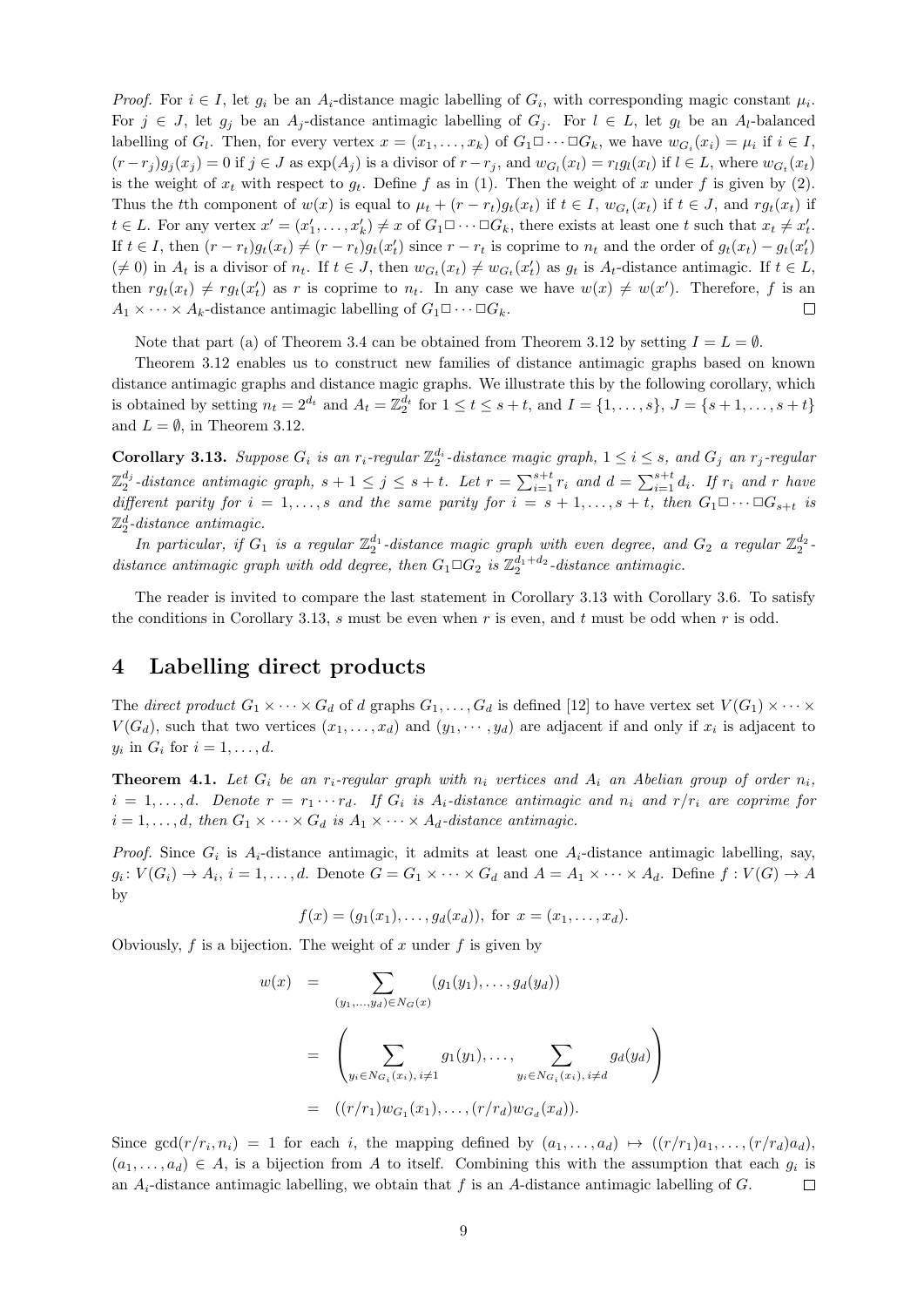Denote  $G_{\times}^d = G \times \cdots \times G$  (d factors) and  $A^d = A \times \cdots \times A$  (d factors). By Theorem 4.1 we obtain the following result.

**Corollary 4.2.** Suppose G is an r-regular A-distance antimagic graph with n vertices, where A is an Abelian group of order n. If n and r are coprime, then for any integer  $d \geq 1$ ,  $G^d_{\times}$  is  $A^d$ -distance antimagic.

Since  $C_n$  is  $\mathbb{Z}_n$ -distance antimagic when n is odd (Theorem 3.11), Theorem 4.1 implies the following result.

**Corollary 4.3.** For any odd integers  $n_1, \ldots, n_d \geq 3$ ,  $C_{n_1} \times \cdots \times C_{n_d}$  is  $\mathbb{Z}_{n_1} \times \cdots \times \mathbb{Z}_{n_d}$ -distance antimagic. In particular, for any integer  $d \geq 1$  and odd integer  $n \geq 3$ ,  $(C_n)_{\times}^d$  is  $\mathbb{Z}_n^d$ -distance antimagic.

Since  $K_n$  is  $\mathbb{Z}_n$ -distance antimagic (Theorem 3.1), by Theorem 4.1 we obtain:

Corollary 4.4. Let  $n_1, \ldots, n_d \geq 3$  be integers such that  $n_i$  and  $n_j - 1$  are coprime for distinct i, j. Then  $K_{n_1} \times \cdots \times K_{n_d}$  is  $\mathbb{Z}_{n_1} \times \cdots \times \mathbb{Z}_{n_d}$ -distance antimagic.

In particular, for any integers  $d \geq 1$  and  $n \geq 3$ ,  $(K_n)_{\times}^d$  is  $\mathbb{Z}_n^d$ -distance antimagic.

Denote by  $D_n = C_n \square P_2$  the *prism* of  $2n \geq 6$  vertices.

**Lemma 4.5.** Let  $n \geq 4$  be an integer not divisible by 3. Then  $D_n$  is  $\mathbb{Z}_{2n}$ -distance antimagic.

*Proof.* Denote the vertices of  $D_n$  by  $x_{i,j}$  such that  $x_{i,j}x_{i+1,j}$  and  $x_{i,1}x_{i,2}$  are edges of  $D_n$  for  $i =$  $0, 1, \ldots, n-1$  and  $j = 1, 2$ , where the first subscript is taken modulo n. Define

$$
f(x_{i,j}) = \begin{cases} 2i, & \text{if } j = 1 \\ 2i + 1, & \text{if } j = 2 \end{cases}
$$

Then

$$
w(x_{i,1}) = f(x_{i-1}, 1) + f(x_{i+1}, 1) + f(x_i, 2) \equiv 6i + 1 \pmod{2n}
$$
  

$$
w(x_{i,2}) = f(x_{i-1}, 2) + f(x_{i+1}, 2) + f(x_i, 1) \equiv 6i + 2 \pmod{2n}.
$$

Since  $n \neq 0 \pmod{3}$ ,  $g(x) = 3x+1$ ,  $x \in \mathbb{Z}_{2n}$  defines a bijection from  $\mathbb{Z}_{2n}$  to itself. Therefore, the weights are all different elements of  $\mathbb{Z}_{2n}$ . П

Combining Theorem 4.1 and Lemma 4.5, we obtain the following result.

**Corollary 4.6.** Let  $n_1, \ldots, n_d \geq 4$  be integers not divisible by 3. Then  $D_{n_1} \times \cdots \times D_{n_d}$  is  $\mathbb{Z}_{n_1} \times \cdots \times \mathbb{Z}_{n_d}$ . distance antimagic.

In particular, for any  $d \geq 1$ , and any  $n \geq 4$  not divisible by 3,  $(D_n)_{\times}^d$  is  $\mathbb{Z}_n^d$ -distance antimagic.

#### 5  $\mathbb{Z}_n$ -distance antimagic product graphs

For brevity, a  $\mathbb{Z}_n$ -balanced labelling of a regular graph is called a *balanced labelling*. In other words, a balanced labelling of an r-regular graph G with n vertices is a bijection  $f: V(G) \to \mathbb{Z}_n$  such that  $w(x) \equiv rf(x) \pmod{n}$  for every  $x \in V(G)$ .

**Lemma 5.1.** (a) The cycle  $C_n$  for any  $n \geq 3$  admits a balanced labelling.

(b) The complete graph  $K_n$  on  $n \geq 2$  vertices admits a balanced labelling if and only if n is odd.

*Proof.* (a) The labelling that sequentially assigns  $0, 1, \ldots, n-1$  to the vertices of  $C_n$  along the cycle is balanced.

(b) Denote the vertices of  $K_n$  by  $x_i, 1 \leq i \leq n$ . Define  $f: V(G) \to \mathbb{Z}_n$  by  $f(x_i) = i - 1$ . Then  $(n-1)f(x_i) \equiv 1-i \pmod{n}$  for each i. If n is odd, then  $\sum_{i=1}^{n} f(x_i) \equiv n(n-1)/2 \equiv 0 \pmod{n}$  and the weight of  $x_i$  is  $w(x_i) = \sum_{j=1}^n f(x_j) - f(x_i) \equiv 1 - i \equiv (n-1)f(x_i)$ . Thus f is a balanced labelling of  $K_n$ when  $n$  is odd.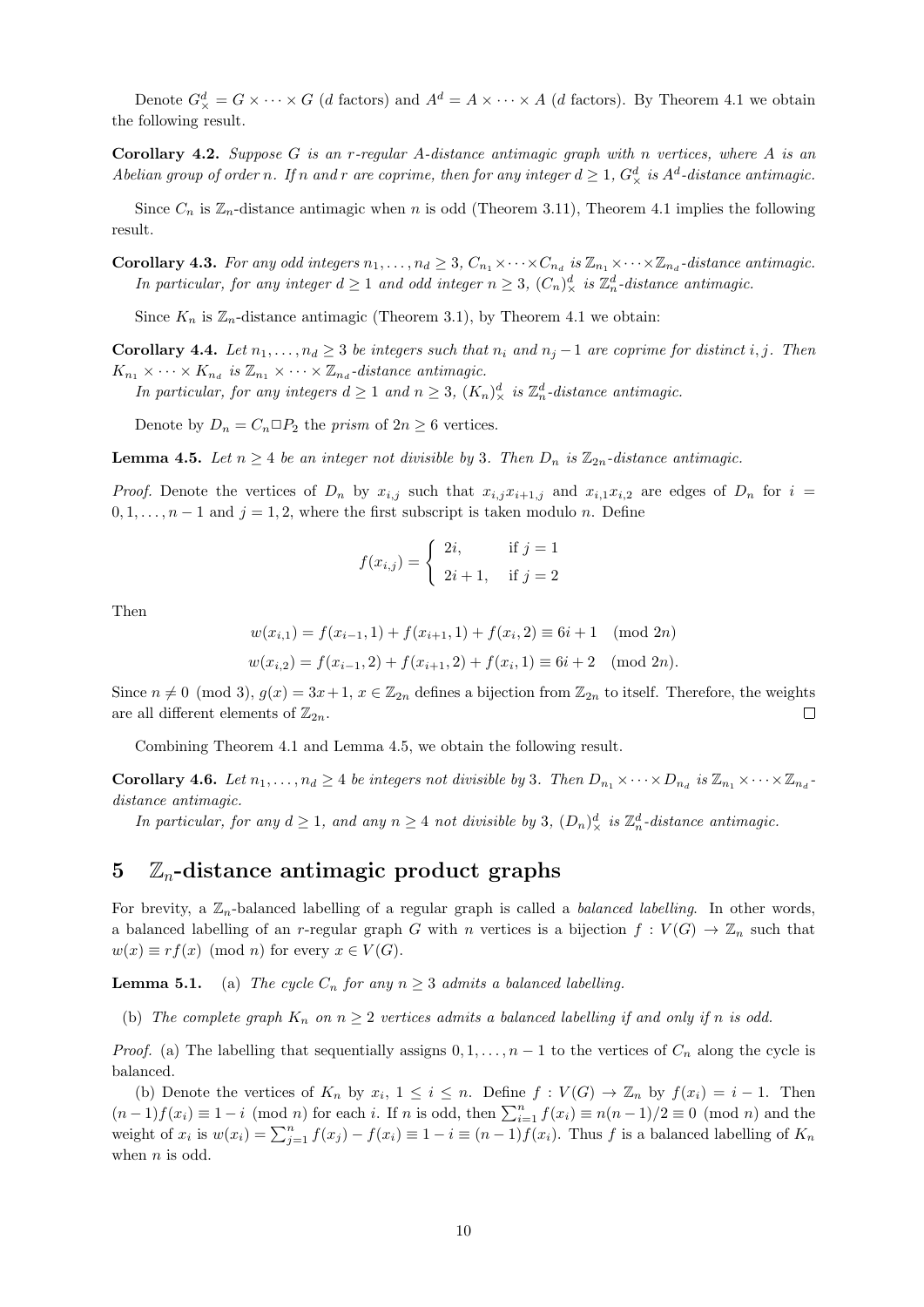Conversely, suppose  $K_n$  admits a balanced labelling  $f: V(G) \to \mathbb{Z}_n$ . Then  $w(x_i) = (n-1)f(x_i) \equiv$  $-f(x_i)$  (mod n) for each i, and on the other hand  $w(x_i) = \sum_{j=1}^n f(x_j) - f(x_i)$ . Since f is a bijection, we have

$$
\sum_{j=1}^{n} f(x_j) \equiv \sum_{j=1}^{n} j \equiv \begin{cases} 0, & \text{if } n \text{ is odd,} \\ \frac{n}{2}, & \text{if } n \text{ is even.} \end{cases}
$$

It follows that  $n$  must be odd.

**Theorem 5.2.** Suppose  $G_i$  is an  $r_i$ -regular graph with  $n_i$  vertices which admits a balanced labelling,  $1 \leq i \leq k$ . Suppose further that  $r_i \leq n_j$  for any  $1 \leq i, j \leq k$  and that  $r = \sum_{i=1}^{k} r_i$  is coprime to  $n_1 \cdots n_k$ . Then  $G_1 \square \cdots \square G_k$  is  $\mathbb{Z}_{n_1 \cdots n_k}$ -distance antimagic.

*Proof.* Let  $g_i: V(G_i) \to \{0, 1, \ldots, n_i-1\}$  be a balanced labelling of  $G_i$ ,  $1 \leq i \leq k$ . Define f:  $V(G_1) \times \cdots \times V(G_k) \to \mathbb{Z}_{n_1 \cdots n_k}$  by

$$
f(x) = (g_1(x_1) \mod n_1) + (g_2(x_2) \mod n_2) n_1 + (g_3(x_3) \mod n_3) n_1 n_2
$$
  
 
$$
+ \cdots + (g_k(x_k) \mod n_k) n_1 \cdots n_{k-1}
$$
 (3)

for any  $x = (x_1, \ldots, x_k) \in V(G_1) \times \cdots \times V(G_k)$ . This is indeed a mapping from  $V(G_1) \times \cdots \times V(G_k)$ to  $\mathbb{Z}_{n_1\cdots n_k}$  because f takes minimum value 0 and maximum value  $(n_1 - 1) + (n_2 - 1)n_1 + \cdots + (n_k - 1)n_k$  $1/n_1 \cdots n_{k-1} = n_1 \cdots n_k - 1$ . Moreover, f is injective, and hence must be bijective since  $|V(G_1) \times$  $\cdots \times V(G_k) = n_1 \cdots n_k$ . In fact, if  $f(x) = f(x')$  but  $x \neq x'$ , then  $g_i(x_i) \neq g_i(x'_i)$  for at least one i as all mappings  $g_j$  are bijective. Let t be the largest subscript such that  $g_t(x_t) \neq g_t(x'_t)$ . Then  $g_1(x_1) + g_2(x_2)n_1 + \cdots + g_t(x_t)n_1 \cdots n_{t-1} = g_1(x'_1) + g_2(x'_2)n_1 + \cdots + g_t(x'_t)n_1 \cdots n_{t-1}$ . Without loss of generality we may assume  $g_t(x_t) > g_t(x'_t)$ . Then  $(g_t(x_t) - g_t(x'_t))n_1 \cdots n_{t-1} = (g_1(x'_1) - g_1(x_1)) +$  $(g_2(x_2') - g_2(x_2))n_1 + \cdots + (g_{t-1}(x_{t-1}') - g_{t-1}(x_{t-1}))n_1 \cdots n_{t-2}$ . However, the right-hand side of this equality is no more than  $(n_1 - 1) + (n_2 - 1)n_1 + \cdots + (n_{t-1} - 1)n_1 \cdots n_{t-2} = n_1 \cdots n_{t-1} - 1$ , but the left-hand side of it is no less than  $n_1 \cdots n_{t-1}$ . This contradiction shows that f is a bijection.

Denote  $w_{G_i}(x_i) = \sum_{x'_i: x_i x'_i \in E(G_i)} g_i(x'_i)$  for  $x_i \in V(G_i)$ ,  $1 \le i \le k$ . With congruence modulo  $n_1 \cdots n_k$ , we have

$$
w(x) = \sum_{i=1}^{k} \sum_{x'_i : x_i x'_i \in E(G_i)} f(x_1, \dots, x_{i-1}, x'_i, x_{i+1}, \dots, x_k)
$$
  
\n
$$
= \sum_{i=1}^{k} \sum_{x'_i : x_i x'_i \in E(G_i)} \{ (g_1(x_1) \mod n_1) + \dots + (g_i(x'_i) \mod n_i) \ n_1 \cdots n_{i-1} \}
$$
  
\n
$$
+ \cdots + (g_k(x_k) \mod n_k) \ n_1 \cdots n_{k-1} \}
$$
  
\n
$$
= \sum_{i=1}^{k} \{ (r_i g_1(x_1) \mod n_1) + \dots + (w_{G_i}(x_i) \mod n_i) \ n_1 \cdots n_{i-1} \}
$$
  
\n
$$
+ \cdots + (r_i g_k(x_k) \mod n_k) \ n_1 \cdots n_{k-1} \}
$$
  
\n
$$
= rf(x) + \sum_{i=1}^{k} \{ (w_{G_i}(x_i) - r_i g_i(x_i)) \mod n_i \} n_1 \cdots n_{i-1}
$$
  
\n
$$
= rf(x).
$$

In the last two steps we used the assumption that  $r_i \leq n_j$  for each pair  $i, j$  and that  $g_i$  is a balanced labelling of  $G_i$ . (Since  $r_i \leq n_j$ , we have  $(r_i g_j(x_j)) \mod n_j = r_i \cdot (g_j(x_j) \mod n_j)$ .) If  $w(x) \equiv w(x') \pmod{n_j}$  $n_1 \cdots n_k$ , then  $r(f(x) - f(x')) \equiv 0 \pmod{n_1 \cdots n_k}$ , which implies  $f(x) \equiv f(x')$  since r is coprime to  $n_1 \cdots n_k$ . Since f is bijective as shown above, it follows that f is a  $\mathbb{Z}_{n_1\cdots n_k}$ -distance antimagic labelling of  $G_1 \square \cdots \square G_k$ .  $\Box$ 

Denote  $G_{\Box}^k = G \Box \cdots \Box G$  (k factors). We have the following corollary of Theorem 5.2 and Corollary 2.3.

 $\Box$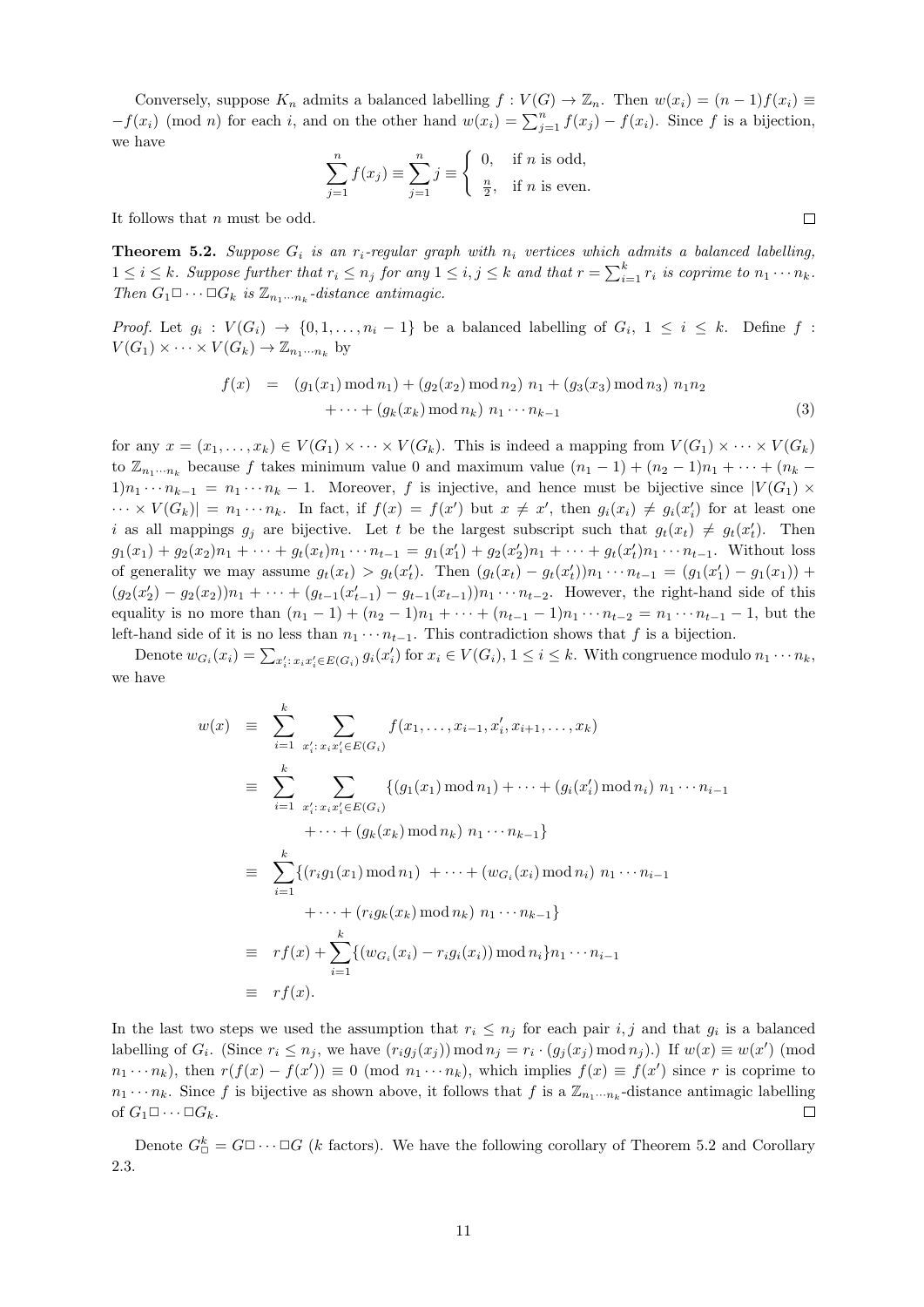**Corollary 5.3.** Let  $n_1, \ldots, n_k \geq 3$  be (not necessarily distinct) integers such that k is coprime to  $n_1 \cdots n_k$ . Then  $C_{n_1} \square \cdots \square C_{n_k}$  is  $\mathbb{Z}_{n_1 \cdots n_k}$ -distance antimagic if and only if all  $n_1, \ldots, n_k$  are odd.

In particular, for any integer  $k \geq 1$  and odd integer  $n \geq 3$  that are coprime,  $(C_n)_{\Box}^k$  is  $\mathbb{Z}_{n^k}$ -distance antimagic.

*Proof.* Since  $C_{n_1}\Box\cdots\Box C_{n_k}$  has even degree, namely 2k, by Corollary 2.3,  $C_{n_1}\Box\cdots\Box C_{n_k}$  cannot be  $\mathbb{Z}_{n_1\cdots n_k}$ -distance antimagic unless  $n_1, \ldots, n_k$  are all odd.

Suppose  $n_1, \ldots, n_k \geq 3$  are all odd. Applying Theorem 5.2 to  $C_{n_1}, \ldots, C_{n_k}$ , we have  $r_i = 2 < n_j$ ,  $r = 2k$ , and each  $C_{n_i}$  admits a balanced labelling by Lemma 5.1. Since  $n_1, \ldots, n_k$  are odd and k is coprime to  $n_1 \cdots n_k$  by our assumption, r is coprime to  $n_1 \cdots n_k$ . Thus, by Theorem 5.2,  $C_{n_1} \square \cdots \square C_{n_k}$ is  $\mathbb{Z}_{n_1\cdots n_k}$ -distance antimagic. П

In particular, when  $k$  is a prime, Corollary 5.3 yields the following result.

Corollary 5.4. Let p be a prime, and let  $n_1, \ldots, n_p \geq 3$  be (not necessarily distinct) integers none of which has p as a factor. Then  $C_{n_1}\Box\cdots\Box C_{n_p}$  is  $\mathbb{Z}_{n_1\cdots n_p}$ -distance antimagic if and only if all  $n_1,\ldots,n_p$ are odd.

In particular, for any integers  $n_1, n_2 \geq 3$ ,  $C_{n_1} \square C_{n_2}$  is  $\mathbb{Z}_{n_1 n_2}$ -distance antimagic if and only if both  $n_1$ and  $n_2$  are odd.

Moreover, if a prime p is not a divisor of an odd integer  $n \geq 3$ , then  $(C_n)_D^p$  is  $\mathbb{Z}_{n^p}$ -distance antimagic.

Applying Theorem 5.2 to d copies of  $K_q$  and using Lemma 5.1, we obtain that  $H(d,q) \ (\cong (K_q)^d)$  is  $\mathbb{Z}_{q^d}$ -distance antimagic for any  $d \geq 1$  and odd  $q \geq 3$  that are coprime. It is interesting to note that this is also given in part (a) of Theorem 3.1 where  $q$  is not required to be odd.

**Theorem 5.5.** Let  $G_i$  be an  $r_i$ -regular graph with  $n_i$  vertices,  $i = 1, \ldots, k$ . Suppose  $n_i$  and  $r/r_i$  are coprime for  $i = 1, \ldots, k$ , where  $r = r_1 \cdots r_k$ .

- (a) If each  $G_i$  is  $\mathbb{Z}_{n_i}$ -distance antimagic, then  $G_1 \times \cdots \times G_k$  is  $\mathbb{Z}_{n_1...n_k}$ -distance antimagic.
- (b) If each  $G_i$  is  $\mathbb{Z}_{n_i}$ -distance magic, then  $G_1 \times \cdots \times G_k$  is  $\mathbb{Z}_{n_1...n_k}$ -distance magic.

*Proof.* Denote  $G = G_1 \times \cdots \times G_k$  and  $n = n_1 \ldots n_k$ .

(a) Define f as in (3) with the understanding that each  $g_i$  is a  $\mathbb{Z}_{n_i}$ -distance antimagic labelling of  $G_i$ . As shown in the proof of Theorem 5.2, f is a bijection from  $V(G)$  to  $\mathbb{Z}_n$ . The weight of x under f is given by

$$
w(x) \equiv \sum_{(y_1, \ldots, y_k) \in N_G(x)} f(y_1, \ldots, y_k)
$$
  
\n
$$
\equiv \sum_{(y_1, \ldots, y_k) \in N_G(x)} \left\{ \sum_{i=1}^k (g_i(y_i) \mod n_i) \ n_1 \cdots n_{i-1} \right\}
$$
  
\n
$$
\equiv \sum_{i=1}^k \left\{ \sum_{(y_1, \ldots, y_k) \in N_G(x)} (g_i(y_i) \mod n_i) \ n_1 \cdots n_{i-1} \right\}
$$
  
\n
$$
\equiv \sum_{i=1}^k \left\{ \left( \sum_{r_i}^r w_{G_i}(x_i) \mod n_i \right) \ n_1 \cdots n_{i-1} \right\},
$$

where the congruence is modulo n. Similar to the proof after (3), one can show that for  $x = (x_1, \ldots, x_k)$ ,  $x' = (x'_1, \ldots, x'_k) \in V(G), w(x) \equiv w(x') \pmod{n_1 \cdots n_k}$  if and only if  $\frac{r}{r_i} w_{G_i}(x_i) \bmod n_i \equiv \frac{r}{r_i} w_{G_i}(x'_i) \bmod n_i$ for each *i*. Since  $gcd(r/r_i, n_i) = 1$ , the latter holds if and only if  $w_{G_i}(x_i) \mod n_i \equiv w_{G_i}(x_i') \mod n_i$  for each *i*. However, since  $g_i$  is a  $\mathbb{Z}_{n_i}$ -distance antimagic labelling, we have  $w_{G_i}(x_i) \mod n_i \not\equiv w_{G_i}(x_i') \mod n_i$ for  $x_i \neq x'_i$ . Therefore,  $w(x) \neq w(x') \pmod{n_1 \cdots n_k}$  for distinct vertices  $x, x'$  of G, and hence f is a  $\mathbb{Z}_n$ -distance antimagic labelling of G.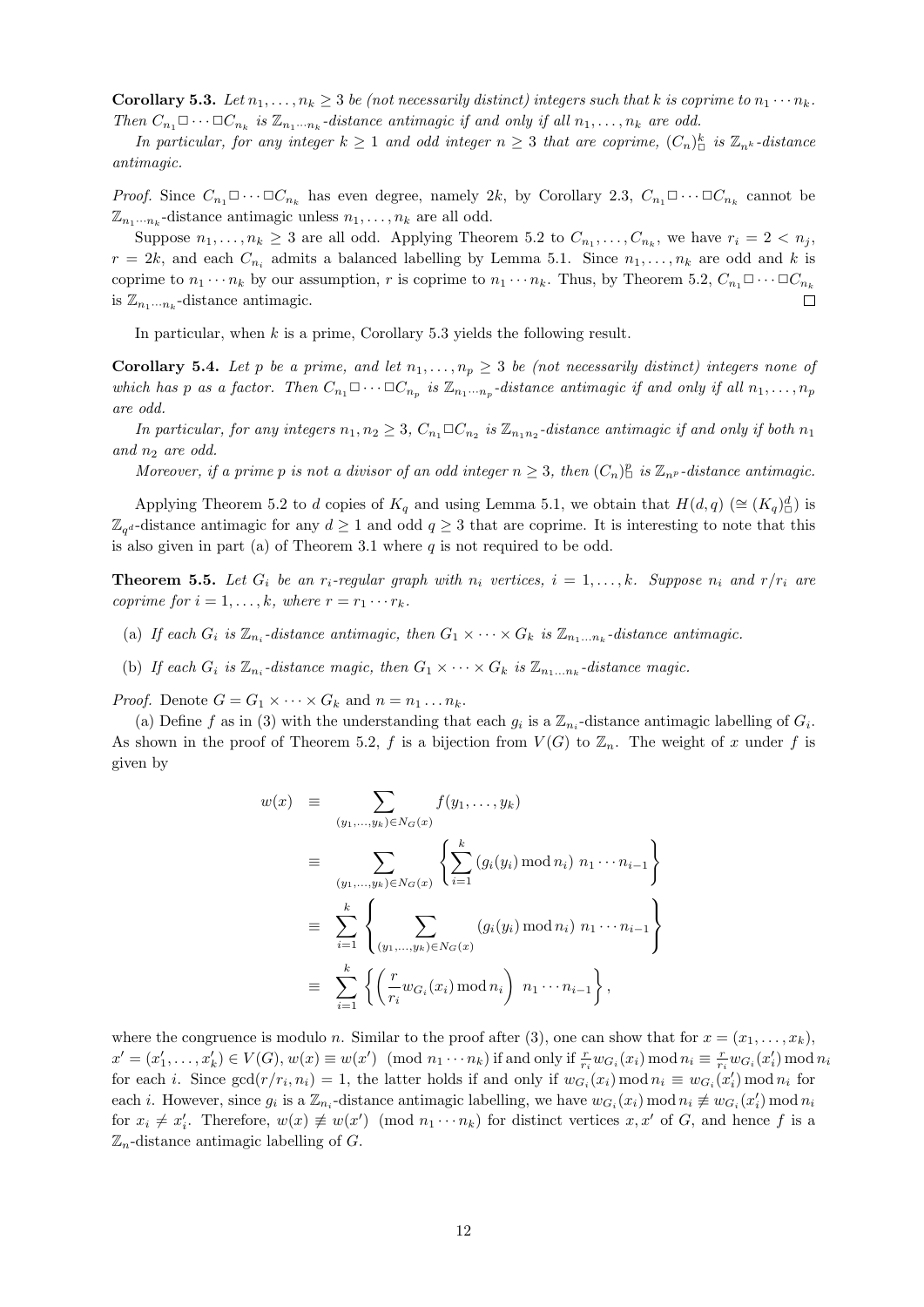(b) Define f as above with the understanding that each  $g_i$  is a  $\mathbb{Z}_{n_i}$ -distance magic labelling of  $G_i$ . Denote by  $\mu_i$  the magic constant of  $G_i$  with respect to  $g_i$ . The computation above yields

$$
w(x) \equiv \sum_{i=1}^k \left\{ \left( \frac{r\mu_i}{r_i} \mod n_i \right) \; n_1 \cdots n_{i-1} \right\}.
$$

Since this is independent of x, f is a  $\mathbb{Z}_n$ -distance magic labelling of G.

Combining part (a) of Theorem 5.5, Corollary 2.3 and part (a) of Theorem 3.11, we obtain the following result.

**Corollary 5.6.** Let  $n_1, \ldots, n_k \geq 3$  be (not necessarily distinct) integers. Then  $C_{n_1} \times \cdots \times C_{n_k}$  is  $\mathbb{Z}_{n_1\cdots n_k}$ -distance antimagic if and only if all  $n_1,\ldots,n_k$  are odd.

In particular, for any integer  $d \geq 1$  and odd integer  $n \geq 3$ ,  $(C_n)_{\times}^d$  is  $\mathbb{Z}_{n^d}$ -distance antimagic.

The strong product  $G_1 \boxtimes \cdots \boxtimes G_d$  of d graphs  $G_1, \ldots, G_d$  is defined [12] to have vertex set  $V(G_1) \times \cdots \times$  $V(G_d)$ , such that two vertices  $(x_1, \ldots, x_d)$  and  $(y_1, \cdots, y_d)$  are adjacent if and only if, for  $i = 1, \ldots, d$ , either  $x_i$  is adjacent to  $y_i$  in  $G_i$  or  $x_i = y_i$ .

**Theorem 5.7.** Let  $G_i$  be an  $r_i$ -regular graph with  $n_i$  vertices, for  $i = 1, 2$ .

- (a) Suppose both  $G_1$  and  $G_2$  have balanced labellings and  $r_1r_2 + r_1 + r_2$  is coprime to  $n_1n_2$ . Then  $G_1 \boxtimes G_2$  is  $\mathbb{Z}_{n_1 n_2}$ -distance antimagic.
- (b) Suppose  $G_1$  is  $\mathbb{Z}_{n_1}$ -distance magic,  $G_2$  is  $\mathbb{Z}_{n_2}$ -distance magic,  $r_1$  is coprime to  $n_2$ , and  $r_2$  is coprime to  $n_1$ . Then  $G_1 \boxtimes G_2$  is  $\mathbb{Z}_{n_1 n_2}$ -distance antimagic.

*Proof.* Denote  $G = G_1 \boxtimes G_2$  and  $n = n_1 n_2$ .

(a) Let  $g_i: V(G_i) \to \mathbb{Z}_{n_i}$  be a balanced labelling of  $G_i$ ,  $i = 1, 2$ . Define, for  $x = (x_1, x_2) \in$  $V(G_1) \times V(G_2),$ 

$$
f(x) = (g_1(x_1) \bmod n_1) + (g_2(x_2) \bmod n_2) n_1.
$$

Then f is a bijection from  $V(G)$  to  $\mathbb{Z}_n$ , as we saw in the paragraph after (3). With congruence modulo n, we have

$$
w(x) = \sum_{(y_1, y_2) \in N_G(x)} f(y_1, y_2)
$$
  
\n
$$
= \sum_{y_1 \in N_{G_1}(x_1)} f(y_1, x_2) + \sum_{y_2 \in N_{G_2}(x_2)} f(x_1, y_2) + \sum_{y_1 \in N_{G_1}(x_1), y_2 \in N_{G_2}(x_2)} f(y_1, y_2)
$$
  
\n
$$
= \sum_{y_1 \in N_{G_1}(x_1)} \{(g_1(y_1) \mod n_1) + (g_2(x_2) \mod n_2)n_1\}
$$
  
\n
$$
+ \sum_{y_2 \in N_{G_2}(x_2)} \{(g_1(x_1) \mod n_1) + (g_2(y_2) \mod n_2)n_1\}
$$
  
\n
$$
+ \sum_{y_1 \in N_{G_1}(x_1), y_2 \in N_{G_2}(x_2)} \{(g_1(y_1) \mod n_1) + (g_2(y_2) \mod n_2)n_1\}
$$
  
\n
$$
= (w_{G_1}(x_1) \mod n_1) + (r_1g_2(x_2) \mod n_2)n_1 + (r_2g_1(x_1) \mod n_1) + (w_{G_2}(x_2) \mod n_2)n_1
$$
  
\n
$$
= \{[(r_2 + 1)w_{G_1}(x_1) + r_2g_1(x_1)] \mod n_1\} + \{[(r_1 + 1)w_{G_2}(x_2) + r_1g_2(x_2)] \mod n_2\}n_1
$$
  
\n
$$
= \{[(r_1r_2 + r_1 + r_2)g_1(x_1)] \mod n_1\} + \{[(r_1r_2 + r_1 + r_2)g_2(x_2)] \mod n_2\}n_1.
$$

In the last step we used the assumption that  $g_1, g_2$  are balanced labellings of  $G_1, G_2$  respectively. Since  $r_1r_2 + r_1 + r_2$  is coprime to  $n_1n_2$ , the computation above implies  $w(x) \neq w(x')$  for distinct  $x, x' \in V(G)$ . Thus f is a  $\mathbb{Z}_n$ -distance antimagic labelling of G.

(b) Define  $f: V(G) \to \mathbb{Z}_n$  as in (a) with the understanding that  $g_i$  is a  $\mathbb{Z}_{n_i}$ -distance magic labelling of  $G_i$ ,  $i = 1, 2$ . Let  $\mu_1, \mu_2$  be the corresponding magic constants of  $g_1, g_2$  respectively. The computation

 $\Box$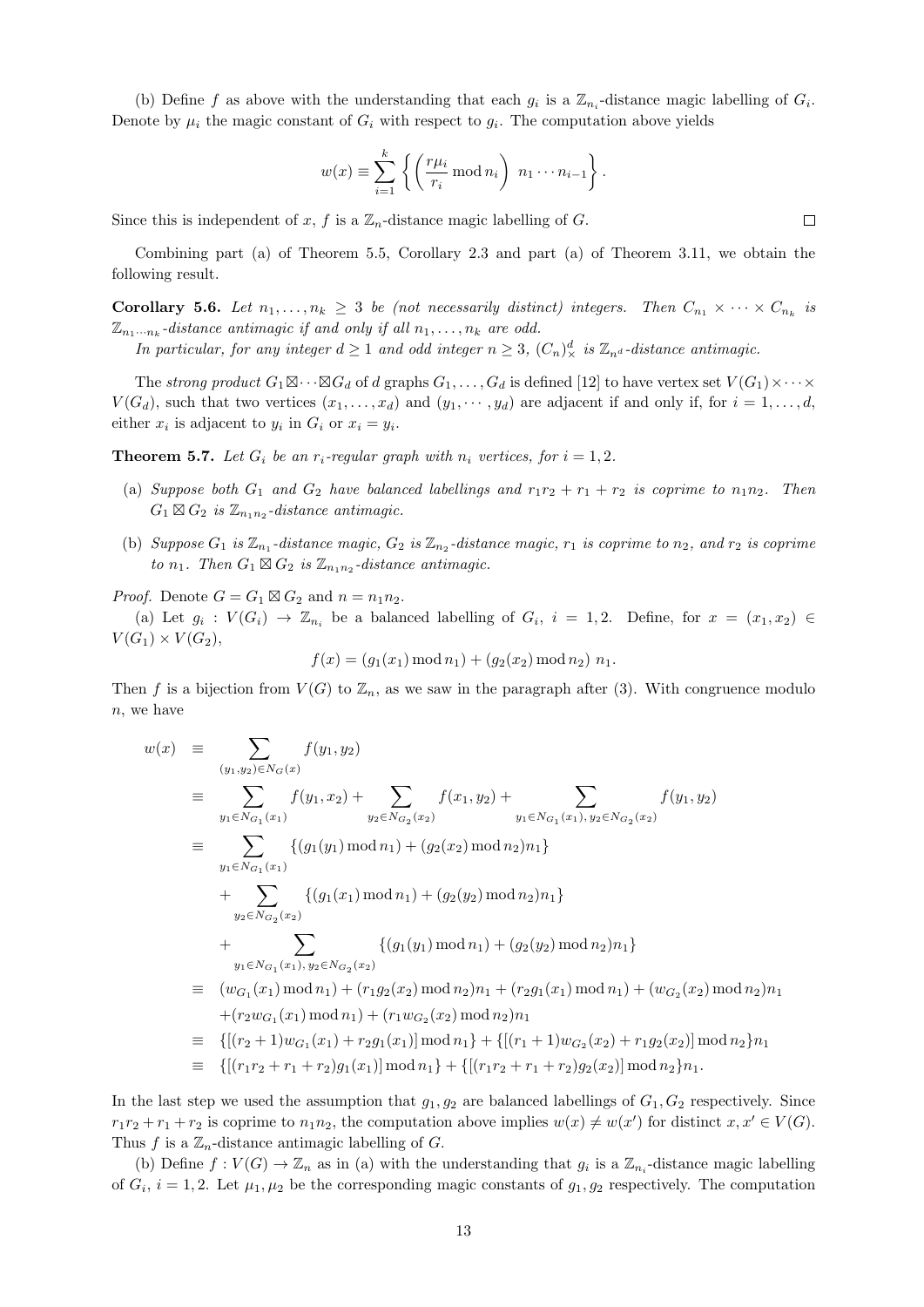in (a) implies that, for  $x = (x_1, x_2) \in V(G)$ ,  $w(x) = \{[(r_2 + 1)\mu_1 + r_2g_1(x_1)] \mod n_1\} + \{[(r_1 + 1)\mu_2 +$  $r_1g_2(x_2)$  mod  $n_2n_1$ . Since both  $g_1$  and  $g_2$  are bijective, and since  $r_1$  is coprime to  $n_2$  and  $r_2$  is coprime to  $n_1$ , one can show that  $w(x) \neq w(x')$  for distinct  $x, x' \in V(G)$ . Therefore, f is a  $\mathbb{Z}_n$ -distance antimagic labelling of G.  $\Box$ 

Theorem 5.7 involves only two factor graphs. Nevertheless, with the help of the following lemma (together with the associativity [12] of the strong product), we can obtain results about strong products with more than two factors by recursively applying part (a) of Theorem 5.7.

**Lemma 5.8.** Let  $G_1$  and  $G_2$  be regular graphs. If both  $G_1$  and  $G_2$  have balanced labellings, then  $G_1 \boxtimes G_2$ has a balanced labelling.

*Proof.* Denote  $n_i = |V(G_i)|$ , and let  $g_i : V(G_i) \to \mathbb{Z}_{n_i}$  be a balanced labelling of  $G_i$ ,  $i = 1, 2$ . Define  $g: V(G_1) \times V(G_2) \to \mathbb{Z}_{n_1 n_2}$  by  $g(x_1, x_2) = g_1(x_1) + g_2(x_2)n_1$ . Then g is a bijection from  $V(G_1) \times V(G_2)$ to  $\mathbb{Z}_{n_1 n_2}$ . One can verify that g is a balanced labelling of  $G_1 \boxtimes G_2$ . П

Since any cycle  $C_n$  admits a  $\mathbb{Z}_n$ -balanced labelling, in view of Corollary 2.3, we obtain the following result from part (a) of Theorem 5.7.

**Corollary 5.9.** Let  $m, n \geq 3$  be (not necessarily distinct) integers. Then  $C_m \boxtimes C_n$  is  $\mathbb{Z}_{mn}$ -distance antimagic if and only if both m and n are odd.

Similarly, since  $K_n$  admits a  $\mathbb{Z}_n$ -balanced labelling if n is odd (Lemma 5.1), by part (a) of Theorem 5.7 we obtain the following corollary.

**Corollary 5.10.** For any odd integers  $m, n \geq 3$  (not necessarily distinct),  $K_m \boxtimes K_n$  is  $\mathbb{Z}_{mn}$ -distance antimagic.

We conclude this section with the following theorem, the second part of which is obtained by using a known result on magic rectangles. A magic  $(m, n)$ -rectangle is an  $m \times n$  array in which each of the integers  $1, 2, \ldots, mn$  occurs exactly once such that the sum over each row is a constant and the sum over each column is also a constant.

**Theorem 5.11.** Let G be a regular graph on m vertices other than the empty graph  $\overline{K}_m$ .

- (a) If n is even, then  $K_n \boxtimes G$  is  $\mathbb{Z}_{nm}$ -distance antimagic.
- (b) If both n and m are odd, then  $K_n \boxtimes G$  is  $\mathbb{Z}_{nm}$ -distance antimagic.

*Proof.* Let  $r \geq 1$  be the degree of G. Then  $K_n \boxtimes G$  is  $(n(r + 1) - 1)$ -regular with mn vertices. Denote  $V(K_n) = \{x_1, x_2, \ldots, x_n\}$  and  $V(G) = \{v_1, v_2, \ldots, v_m\}.$ 

(a) Let *n* be even. As in [3], define  $f: V(K_n \boxtimes G) \rightarrow \{1, 2, ..., mn\}$  by

$$
f(x_j, v_i) = \begin{cases} \frac{i-1}{2}n + j - 1, & \text{if } j \text{ is odd,} \\ mn - 1 - f(x_{j-1}, v_i), & \text{if } j \text{ is even} \end{cases}
$$

for  $1 \leq i \leq m$  and  $1 \leq j \leq n$ . It can be verified that f is a bijection and  $w(x) = (r+1)\frac{n}{2} - f(x)$  for each  $x \in V(K_n \boxtimes G)$ . Hence f is a  $\mathbb{Z}_{nm}$ -distance antimagic labelling of  $K_n \boxtimes G$ .

(b) Suppose both n and m are odd. Then there exists [10, 11] a magic  $(n, m)$ -rectangle, say, with  $(j, i)$ -entry  $a_{j,i}$ ,  $1 \leq j \leq n$ ,  $1 \leq i \leq m$  and  $\sum_{j=1}^{n} a_{j,i} = C$  for some constant C and every i. Define  $f: V(K_n \boxtimes G) \to \{1, 2, \ldots, nm\}$  by  $f(x_j, v_i) = a_{j,i}$  for each pair  $(j,i)$ . Obviously, f is a bijection and moreover  $\sum_{j=1}^{n} f(x_j, v_i) = C$  for every i. Therefore, for any  $x \in V(K_n \boxtimes G)$ , we have  $w(x) =$  $(r+1)C - f(x)$ . It follows that f is a  $\mathbb{Z}_{nm}$ -distance antimagic labelling of  $K_n \boxtimes G$ .  $\Box$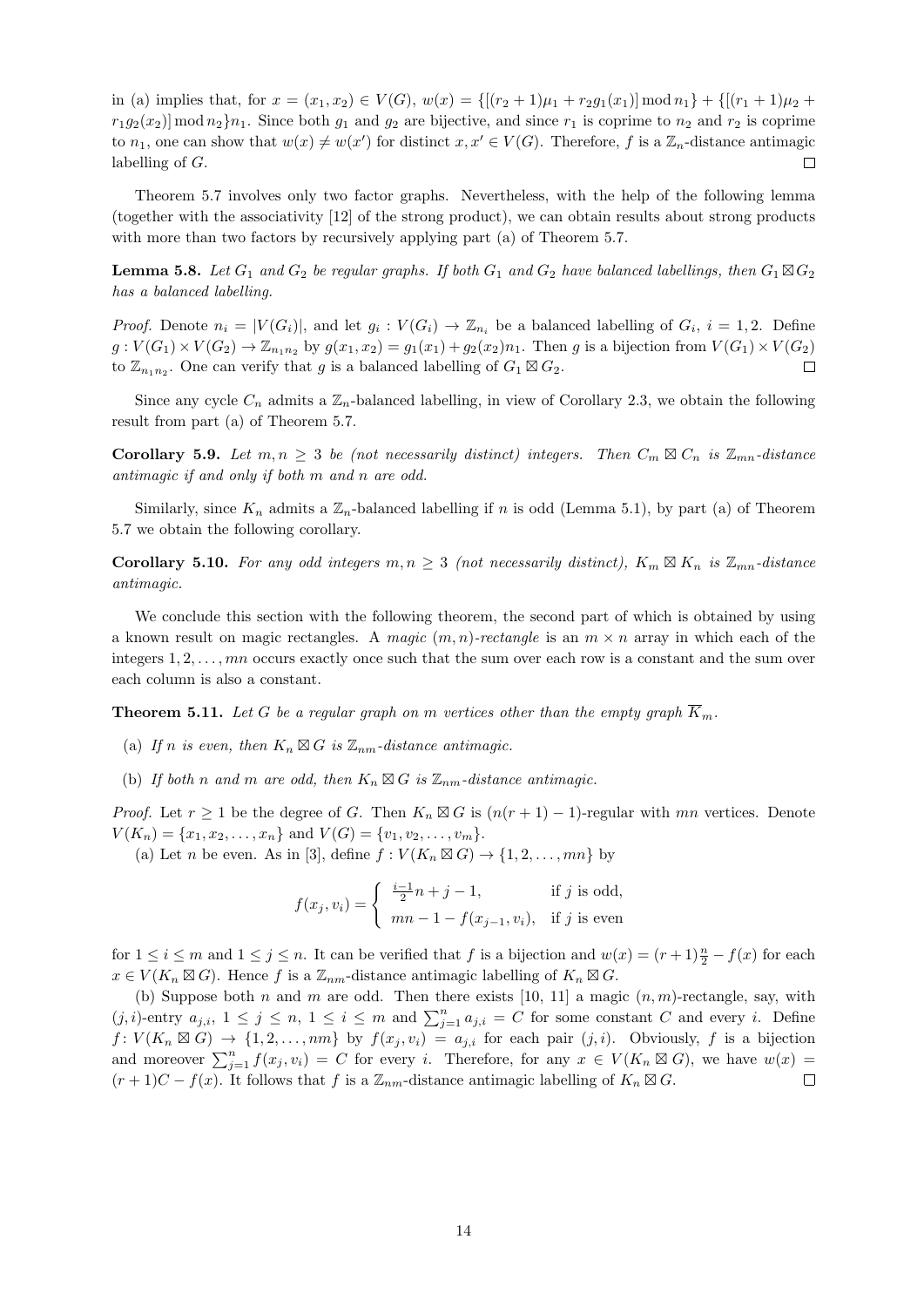### 6  $\mathbb{Z}_n$ -distance antimagic circulants

A circulant graph is a Cayley graph Cay( $\mathbb{Z}_n$ , S) on a cyclic group  $\mathbb{Z}_n$ , where  $S \subseteq \mathbb{Z}_n \setminus \{0\}$  such that  $S = -S = \{-s : s \in S\}$  with operations modulo n. Note that the degree |S| of Cay( $\mathbb{Z}_n$ , S) is odd if n is even and  $n/2 \in S$ , and even otherwise.

The purpose of this section is to show the following result on  $\mathbb{Z}_n$ -distance antimagic circulants.

**Theorem 6.1.** The circulant graph  $Cay(\mathbb{Z}_n, S)$  is  $\mathbb{Z}_n$ -distance antimagic if one of the following holds:

- (a) n is even,  $n/2 \in S$ , S contains 2s even integers and 2t odd integers other than  $n/2$ , and  $2(s-t)+1$ and  $2(t - s) + 1$  are both coprime to n;
- (b)  $|S|$  and n are coprime.

On the other hand, if  $|S|$  and n are both even, then  $Cay(\mathbb{Z}_n, S)$  is not  $\mathbb{Z}_n$ -distance antimagic.

*Proof.* To prove (a), assume  $n = 2m$  is even and  $m \in S$ . Denote  $\mathbb{Z}_n = \{0, 1, \ldots, 2m - 1\}$  and let  $S = \{\pm i_1, \pm i_2, \ldots, \pm i_s, \pm j_1, \pm j_2, \ldots, \pm j_t, m\}$ , with operations modulo  $2m$ , where  $0 < i_1 < i_2 < \cdots < i_t$  $i_s$  (< m) are even and  $0 < j_1 < j_2 < \cdots < j_t$  (< m) are odd. Define the labelling as  $f(k) = k$  for k odd and  $f(k) = -k$  for k even.

If k is even, then the weight of vertex k under f is given by

$$
w(k) = \sum_{\ell=1}^{s} (f(k + i_{\ell}) + f(k - i_{\ell})) + \sum_{\ell=1}^{t} (f(k + j_{\ell}) + f(k - j_{\ell})) + f(k + m)
$$
  
= 
$$
\sum_{\ell=1}^{s} (-(k + i_{\ell}) - (k - i_{\ell})) + \sum_{\ell=1}^{t} ((k + j_{\ell}) + (k - j_{\ell})) + f(k + m)
$$
  
= 
$$
2(t - s)k + f(k + m).
$$

Thus  $w(k) = (2(t - s) - 1)k - m$  if m is even, and  $w(k) = (2(t - s) + 1)k + m$  if m is odd. Since both  $2(s-t)+1$  and  $2(t-s)+1$  are coprime to 2m, if m is even, then w induces a bijection from even elements of  $\mathbb{Z}_{2m}$  to even elements of  $\mathbb{Z}_{2m}$ ; and if m is odd, then w induces a bijection from even elements of  $\mathbb{Z}_{2m}$ to odd elements of  $\mathbb{Z}_{2m}$ .

Similarly, when  $k$  is odd, we have

$$
w(k) = \sum_{\ell=1}^{s} ((k + i_{\ell}) + (k - i_{\ell})) + \sum_{\ell=1}^{t} (-(k + j_{\ell}) - (k - j_{\ell})) + f(k + m)
$$
  
= 2(s - t)k + f(k + m).

Thus  $w(k) = (2(s - t) + 1)k + m$  if m is even, and  $w(k) = (2(s - t) - 1)k - m$  if m is odd. Similar to the above, if m is even, then w induces a bijection from odd elements of  $\mathbb{Z}_{2m}$  to odd elements of  $\mathbb{Z}_{2m}$ ; and if m is odd, then w induces a bijection from odd elements of  $\mathbb{Z}_{2m}$  to even elements of  $\mathbb{Z}_{2m}$ . Combining this with what we proved in the previous paragraph, we conclude that w is a bijection from  $\mathbb{Z}_{2m}$  to  $\mathbb{Z}_{2m}$ , and this proves part (a).

Part (b) follows from Theorem 2.5. By Corollary 2.3, if both n and  $|S|$  are even, then Cay( $\mathbb{Z}_n$ , S) is not  $\mathbb{Z}_n$ -distance antimagic.  $\Box$ 

# 7 Remarks and questions

This paper represents the first attempt towards a systematic study of group distance antimagic and group distance magic labellings of graphs under a general setting. These notions are natural extensions of related concepts in the domain of graph labelling that have been extensively investigated in the past decades. A major theme for these new labellings is to answer the following question for various families of graph-group pairs  $(G, A)$  with  $|V(G)| = |A|$ : Under what conditions does G admit an A-distance antimagic/magic labelling?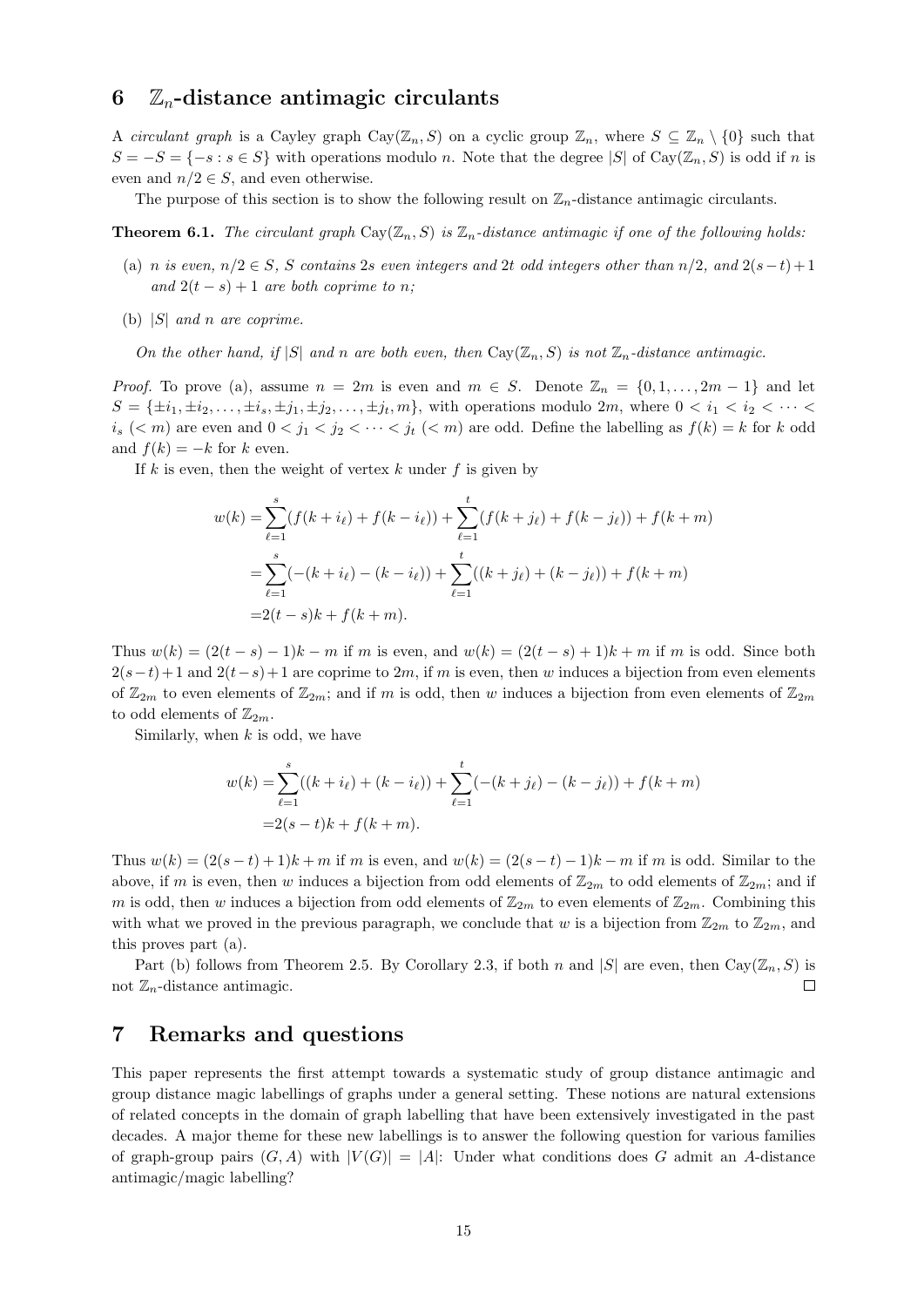In this paper we proved among other things several general results on group antimagic/magic labellings for product graphs. As applications we obtained concrete families of graphs admitting distance antimagic/magic labellings with respect to elementary Abelian groups, cyclic groups or direct products of such groups.

Many problems and questions arise naturally from our studies. As examples we list a few of them below that are relevant to this paper, with no attempt to be exhaustive.

- 1. When does a Cayley graph on  $\mathbb{Z}_2^d$  with even degree (odd degree, respectively) admit a  $\mathbb{Z}_2^d$ -distance antimagic (magic, respectively) labelling? (See Corollary 2.7.)
- 2. Give a necessary and sufficient condition for the Hamming graph  $H(d, q)$   $(d \geq 1, q \geq 3)$  to be  $\mathbb{Z}_{q^d}$ -distance antimagic. (Partial results were obtained in Theorem 3.1, and when  $q=2$  the answer was given in Corollary 3.2.)
- 3. Prove or disprove  $Q_6$  is  $\mathbb{Z}_2^6$ -distance antimagic. (See Remark 3.10.)
- 4. Give a necessary and sufficient condition for  $C_{n_1}\Box\cdots\Box C_{n_d}$  to be  $\mathbb{Z}_{n_1\cdots n_d}$ -distance antimagic when d is not coprime to  $n_1 \cdots n_d$ . (A necessary condition is that all  $n_i$ 's must be odd. See Corollary 5.3 for the case when d and  $n_1 \cdots n_d$  are coprime.)
- 5. Give a necessary and sufficient condition for a circulant graph on n vertices to be  $\mathbb{Z}_n$ -distance antimagic. (See Section 6.)

Acknowledgements Cichacz was partially supported by the Polish Ministry of Science and Higher Education. Zhou was supported by a Future Fellowship (FT110100629) of the Australian Research Council.

### References

- [1] S. Arumugam, D. Froncek and N. Kamatchi, Distance magic graphs a survey, J. Indones. Math. Soc., Special Edition (2011), 1–9.
- [2] M. Baca and M. Miller, Super Edge-Antimagic Graphs: A Wealth of Problems and Some Solutions, Brown Walker Press, Boca Raton, 2008.
- [3] S. Beena, On  $\Sigma$  and  $\Sigma'$  labelled graphs, *Discrete Mathematics* 309 (2009) 1783–1787.
- [4] N. Cavenagh, D. Combe and A. M. Nelson, Edge-magic group labellings of countable graphs, The Electronic Journal of Combinatorics 13 (2006),  $\#$  R92.
- [5] S. Cichacz and D. Froncek, Distance magic circulant graphs, manuscript.
- [6] S. Cichacz, D. Froncek, P. Gregor, P. Kovar, Distance magic hypercubes, manuscript.
- [7] D. Combe, A.M. Nelson and W.D. Palmer, Magic labellings of graphs over finite abelian groups, Australasian Journal of Combinatorics 29 (2004) 259–271.
- [8] D. Froncek, Group distance magic labeling of Cartesian products of cycles, Australasian Journal of Combinatorics 55 (2013) 167–174.
- [9] J. Gallian, A Dynamic Survey of Graph Labeling, The Electronic Journal of Combinatorics 16 (2009), # DS<sub>6</sub>.
- [10] T. Harmuth, Über magische Quadrate und ähniche Zahlenfiguren, Arch. Math. Phys. 66 (1881) 286-313.
- [11] T. Harmuth, Über magische Rechtecke mit ungeraden Seitenzahlen, Arch. Math. Phys. 66 (1881) 413–447.
- [12] W. Imrich and S. Klavžar, Product Graphs: Structure and Recognition, John Wiley & Sons, New York, 2000.
- [13] R. M. Low and S-M. Lee, On the products of groupmagic graphs, Australas. J. Combin. 34 (2006), 41–48.
- [14] R. M. Low and L. Sue, Some new results on the integer-magic spectra of tessellation graphs, Australas. J. Combin. 38 (2007), 255–266.
- [15] S. B. Rao, T. Singh and V. Parameswaran, Some sigma labelled graphs I, In: Graphs, Combinatorics, Algorithms and Applications, eds. S. Arumugam, B.D. Acharya and S.B. Rao, Narosa Publishing House, New Delhi, (2004), 125–133.